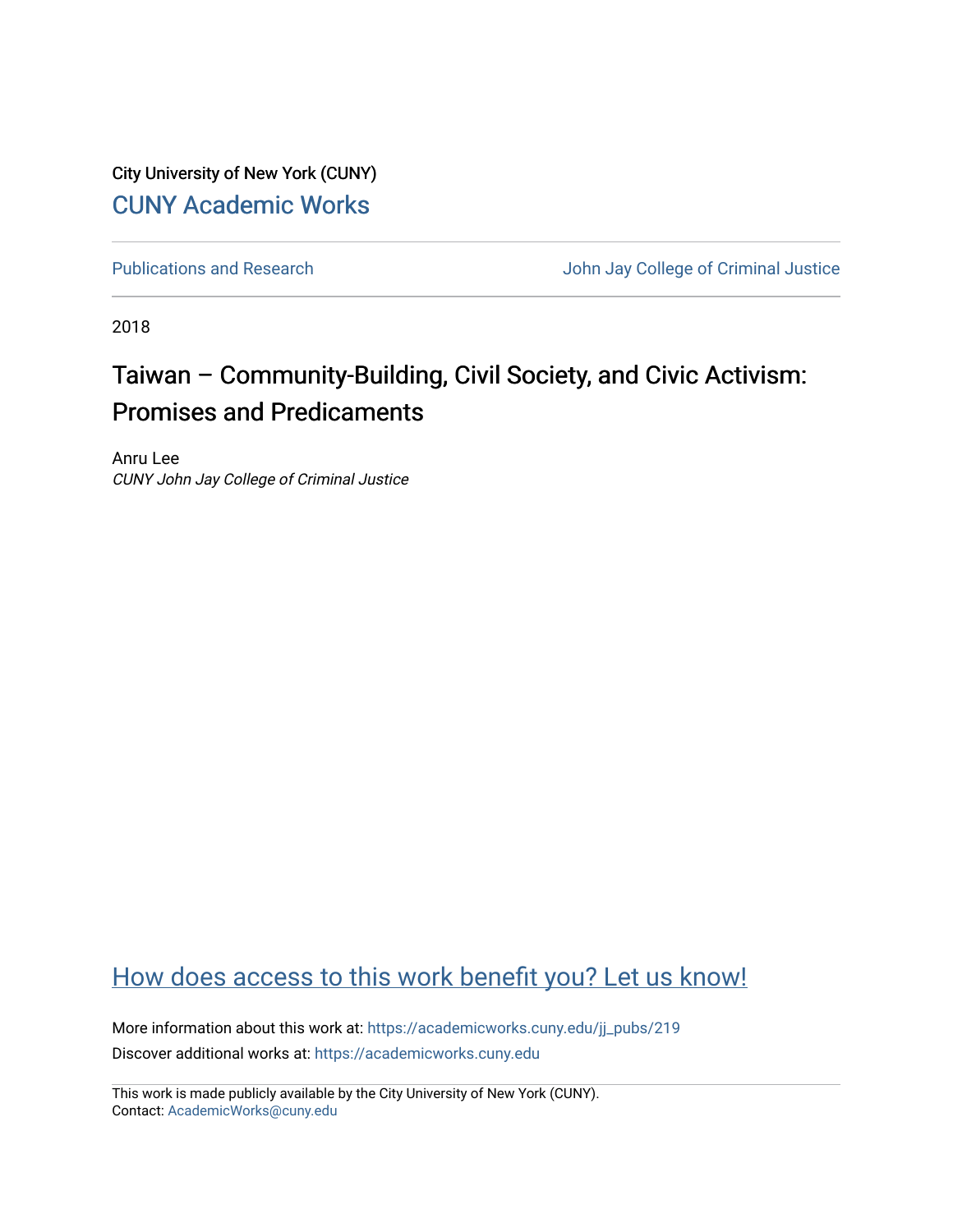How to cite:

Lee, Anru. 2018. "Taiwan – Community-Building, Civil Society, and Civic Activism: Promises and Predicaments." In Akihiro Ogawa (ed.) *The Routledge Handbook of Civil Society in Asia.* Pp. 79-94. New York and London: Routledge.

## **CHAPTER 5**

## **Community-Building, Civil Society, and Civic Activism in Taiwan: Promises and Predicaments**

#### Anru Lee

This chapter focuses on "community-building" (*shequ yingzao* [社區營造]), one of the most potent and widely employed terms in Taiwan's public sphere in recent decades, and reviews how the course and discourse of community-building reflects the development of civil society and shapes the contour of civic activism in post-authoritarian Taiwan. Much has been written about Taiwan's civil society through surging social movements, political rallies, and street demonstrations since the 1980s (e.g., Ho 2010; Ho and Lin 2011; Hsiao 1990), epitomized by the 2014 Sunflower Movement—the twenty-four-day occupation of Taiwan's Congress that embodied the collective endeavor of different constituencies of civil society including student activists, leading non-government organizations (NGOs) on labor, gender, environmental, welfare, and human rights issues, and more fundamentally, the general public/concerned citizens (Rowen 2015 and Chapter 32 in this volume; Wang 2017). In this chapter, however, I focus on community-building. The reason for my choice is twofold. First of all, in contrast to social movements that tend to be loud, noisy, and with relatively welldefined objectives and immediate urgency, community-building is a "quiet revolution." Community-building is mundane. The progress of community-building projects can be slow with twists and turns, and the effect can be ambiguous without clearly outlined goals or easily identified accomplishments. Yet, precisely because of its propinquity to everyday life, community-building reveals the quotidian dynamics and struggle within a community on issues such as consensus-building and public affair management significant to the ongoing development of civil society. This enables us to explore how the emergence and operation of civil society comes about in complicated local formations. Furthermore, community-building concerns not merely the community as if it were a self-sufficient entity. Rather, the course of community-building reflects the way a community is embedded within a larger politicaleconomic context. Community-building as a strategy to strengthen Taiwan's civil society is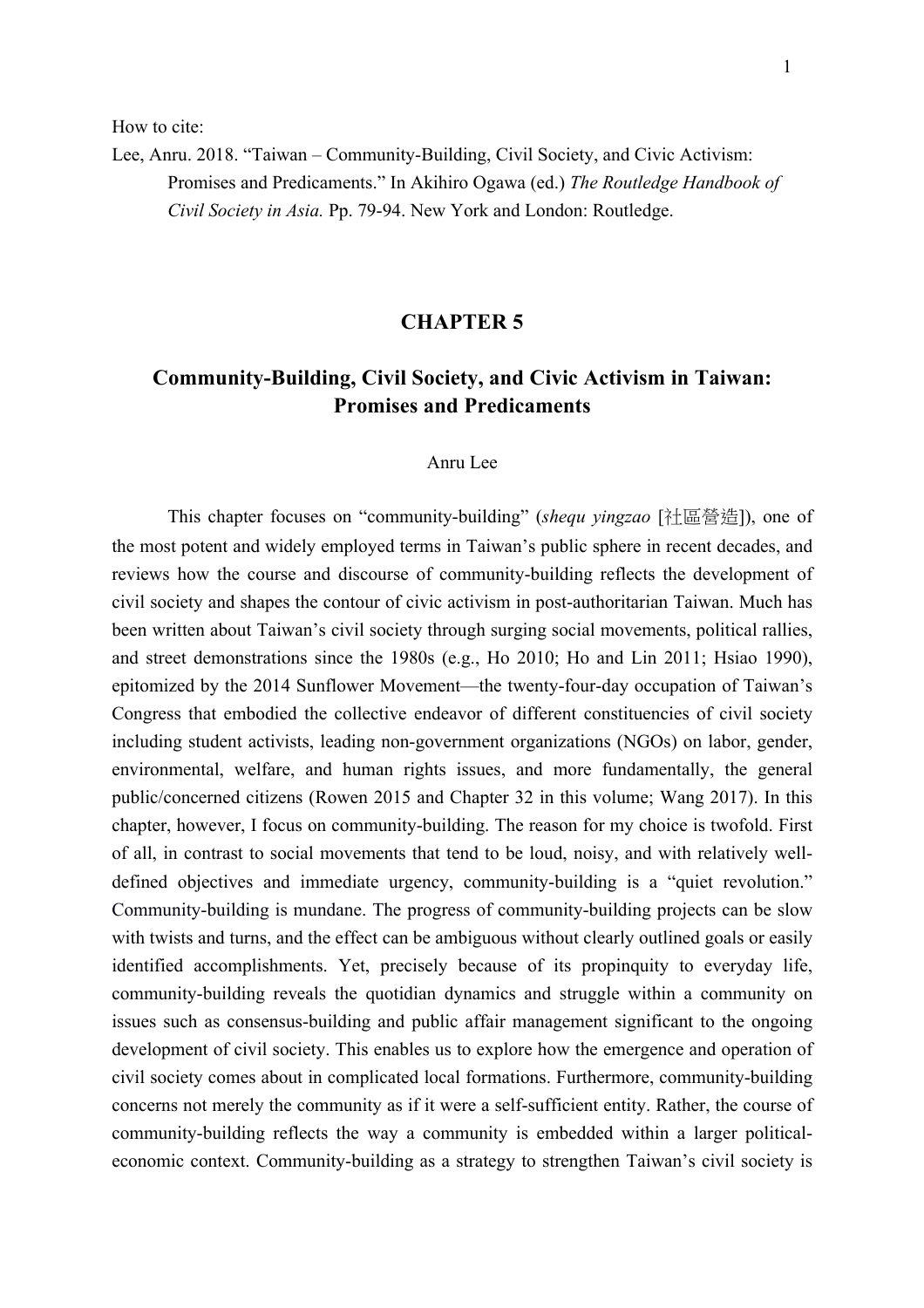therefore susceptible to the influence of various external factors. Specifically, a close examination of the contour of community-building brings to light the equivocal relationship between the state and civil society, in the sense that the Taiwan government has been and continues to be the primary source of funding for local community projects. The fact that communities are spatially grounded entities also helps to show the impact of current economic globalization. Local projects under the auspices of community-building have frequently been implemented as projects of economic revitalization through cultural means. While this may be considered by many as essential to the survival of deindustrialized communities (particularly in rural areas) in Taiwan's postindustrial economy, it nonetheless undermines the political potency central to the original intention of community-building.

To substantiate the points made above, this chapter is divided into a few sections. I start with the background of why "community"—or the rebuilding of community or the building of a new kind of community—is considered by grassroots activists (and, later, government officials) as imperative in Taiwan's struggle for an effective civil society. Also addressed in this section is how this renewed interest in "community" was transformed into actions, for which two different types of community-building-cum-civic activism are examined. This is followed by a discussion of the government-led Integrated Community-Building Program (社區總體營造) in the mid-1990s. Examples of community projects under the Integrated Community-Building Program will be discussed to evaluate both the effectiveness of community-building as an agent of civil society and the paradox embedded in community-building as an approach to both political empowerment and economic advancement. The third section picks up the economic dimension of community-building, and discusses the predicament faced by community-building movements after the 2000s, when place-making became a major strategy of economic revival in the countryside and of boosting global economic competitiveness in cities.

#### **Community-Building as Grassroots Movement**

In the years immediately after the lift of martial law, a "community study" fervor was witnessed in Taiwan in the 1990s (Huang 1995; Lü 2002). Whether in local or national radio shows or among public television broadcastings, community-related topics were an essential part of the programming. Major newspapers also expanded their reporting on neighborhood stories, local cultural-historical societies, and community activities. From grassroots radicals for democracy to defenders of status quo, and from ordinary housewives' endeavors for their local concerns to politicians attempting to win popular support, regardless of one's political belief or moral standing, "community" was in the center of their discourses and it was the cause that everybody was claiming to fight for. On the surface, this dovetails with the trend of community movement particularly in capitalist advanced countries in Europe and North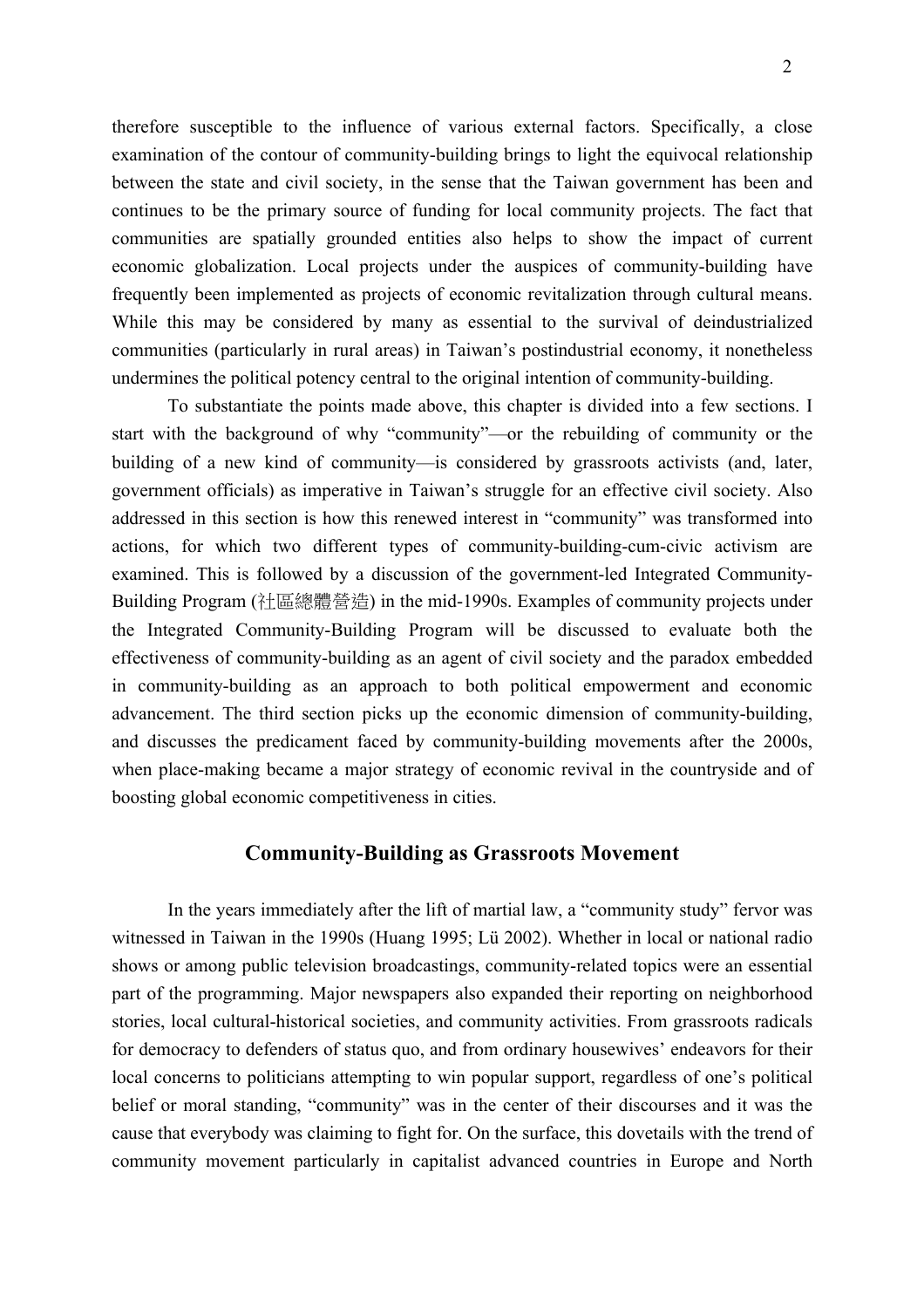America since the 1990s. In these countries, a new governance structure emphasizing community mobilization and civic activism has been deployed as a mechanism for urban regeneration and social reconstruction to make up for the failed or insufficient government policies against a neoliberal economy (Jessop 2002). In Taiwan, however, the rise of the community movement was much less the result of a declined welfare state because welfare state was not a reality (Lin and Chiu 2014: 86). Rather, the phenomenon of the community movement was inspired by two seemingly opposing forces: community mobilization based on local history and identity by political and social movement veterans seeking alternative sites for long-term, grassroots organizing, on the one hand, and the promotion of the state in the attempt to build a renewed national identity as well as a new kind of citizens, on the other (Huang 1995). Yet, why was it "community" deemed so central in the concern of both the state and grassroots activists? What similar or different meanings were conveyed by "community" in each of these conceptualizations? And, fundamentally, what is the connection between civil society and "community" or "community building" in the context of Taiwan?

At the root of Western definitions of civil society is the dichotomous separation between state and society. On the level of day-to-day practice, it points to a new kind of social organization—self-organized voluntary associations based on horizontal ties of trust that is no longer based on primary social bonds such as kinship and that is also independent from the state. These voluntary associations then constitute a public sphere "where individuals and groups interact to influence the publicly shared understanding that govern interrelationships in collective life" (Weller 1999) and where citizens are free to pursue their collective identities and interests. While broad-based horizontal institutions intermediate between family and state, such as temple organizations or business associations, have been widely observed in modern Taiwanese history (Skoggard 2016), it is doubtful whether such institutions contributed to an independent local public sphere especially under the tight political control of the Nationalist (Kuomintang or KMT) government (Weller 1999).<sup>1</sup> The KMT regime effectively depoliticized self-organized voluntary groups throughout most of the post-WWII era until the political liberalization in the 1980s.

This history of state-society relations has had clear consequences for the meaning and characteristic of the political subjectivity specific to civil society. Directly, the authoritarian nature of the state was the prime object against which grassroots organizing found its cause and focus. Furthermore, the legitimacy of the KMT regime rested not only on the political

<sup>&</sup>lt;sup>1</sup> Looking forward, Weller (1999) maintains that, although such groups do not conform to the concept of civil society in its usual sense, they may be developed into alternative vehicles for political transformation; they can be mobilized into means to a democratic political culture.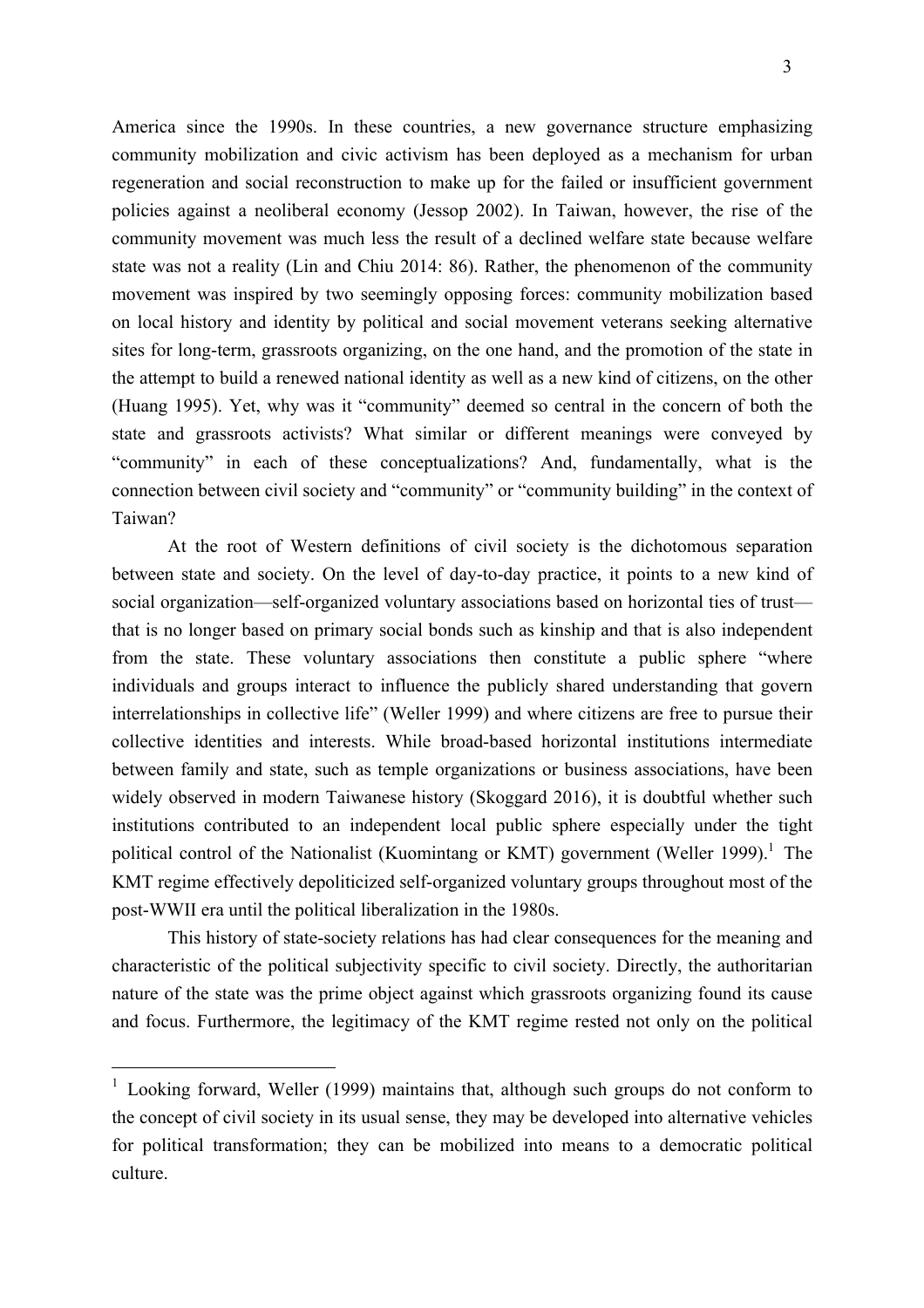and legal structure but also the cultural ideology that supported this structure. In its effort to establish governing legitimacy on Taiwan after its defeat in the Chinese Civil War in 1949, the exiled KMT (led by Chiang Kai-shek at the time) propagated the concept of cultural China to serve not only as the basis of national identity but also of government/bureaucratic structure (Chun 1994, 1996). Accordingly, local culture became "both a capacity for resisting the oppression from above and a venue for incubating political subjectivity within the state" (Jung 2016: 514). The political liberalization after the late 1980s made it permissible to conceptualize a nationscape based on the land actually inhabited by the population of Taiwan and governed by the national government on Taiwan, instead of based on an imagined, KMTpromulgated, unified China. In this political context, community-building as a means to (re)inscribe local meaning and identity and to (re)integrate space, place and political life was—and continues to be—deemed crucial by grassroots activists to the process of political democratization (Chuang 2013: 121). Furthermore, central to the idea of community-building in Taiwan is the acknowledgment of past political inequality among various cultural and ethnic groups. Community-building is therefore a part of the sociopolitical movement that seeks to create a new political legitimacy and social justice based on equality (L. Wang 2004).

Two examples of community organizing exemplify this early wave of community movement: the Hsin Kang Cultural Movement and the Meinung Anti-Dam Movement. Resonating with the evolution of social movements in Taiwan, these two movements were instigated by people who left their hometowns to pursue a college education in metropolitan Taipei but, after graduation, forwent a career in Taipei and came home because of their deep commitment to the wellbeing of their birthplaces. Each of these movements has its own roots of origin, but both have had developed into a prominent advocacy group that have had a great impact on local development and inspire emulation from community advocates nationwide.

#### **The Hsin Kang Cultural Movement**

Home to one of the most prominent Matus temples and an important site of annual pilgrimage in Taiwan, Hsin Kang Township of Chiayi County became a pioneer of community movement in the late 1980s. The Hsin Kang Cultural Movement was initiated by Dr. Chen Jin-huang as an attempt of cultural revival to fill the vacuum created after the loosening of state political control. Similar to many grassroots activists at the time, Dr. Chen reckoned that there existed a poverty of culture, caused by the prolonged implementation of martial law that provided the KMT regime its legitimacy based on a faraway territory. People were led to ignore the land they were inhabiting and look down on the way of life grounded on this land. As a result, traditional art and culture bred and nurtured in this soil, including temple architecture and festivals, music, and even the rice, fruits and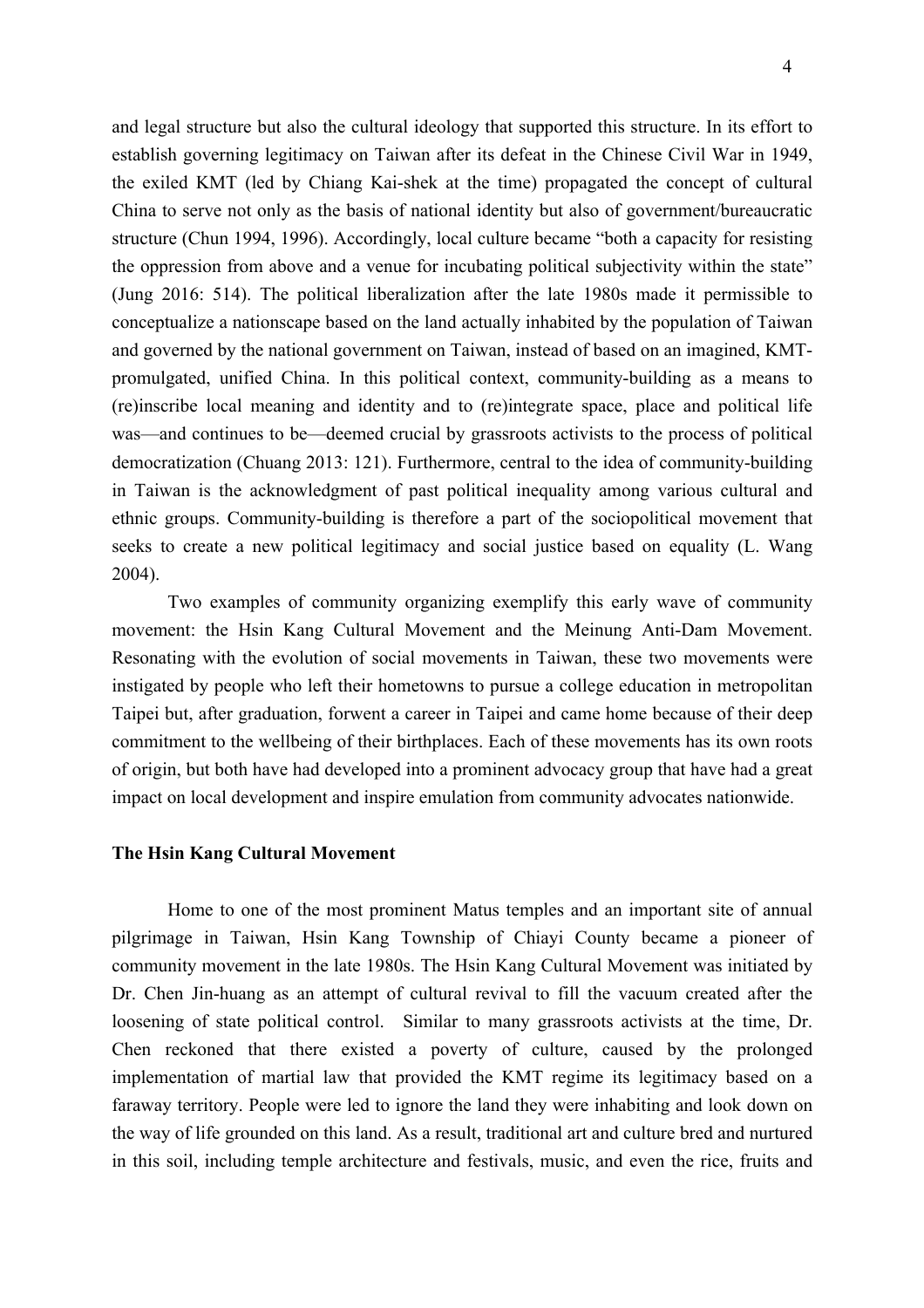agricultural produce, were disregarded. Yet, in their place came vulgar popular cultural practices such as strippers performing at funerals and temple festivals and an illegal lottery called "Everybody is happy." The lift of martial law was therefore a moment of politicalideological loss—and in his practice Dr. Chen heard many complaints of palpitations, insomnia, irritability, depression from his patients. Yet, this ideological loss also presented an opportunity to refocus on one's immediate environment and cultural heritage (Yang 2010). In October, 1987, three months after martial law was suspended and the citizens' right to assemble and congregate guaranteed by Taiwan's constitution was reinstalled, Dr. Chen invited choreographer Lin Hwai-min—likely the most famous native son of Hsin Kang—and his world-renowned Cloud Gate Dance Theater to come home and perform at a makeshift stage at the local high school's auditorium. That night, Hsin Kang residents crowded the auditorium, coming with their friends and families and sitting or standing casually, just like they would have done if they were attending a performance at the courtyard of their famed Matsu Temple.

Holding a performance at a local temple courtyard is a time-honored custom in reverence of the local god and the community whose safety and integrity that he/she protects. Dr. Chen's collaboration with Lin's Cloud Gate was therefore meant to awaken the communal spirit as well as to (re)introduce quality cultural activities, once a regular part of local daily life for Hsin Kang people. It also indicated the birth of the Hsin Kang Foundation of Culture and Education, one of the earliest grassroots-instigated, community-based nonprofit organizations.<sup>2</sup> Just like Cloud Gate that is best known for its infusion of indigenous cultural elements with western modern dance genre, active members of the Hsin Kang Foundation also seek to extend traditional associations and social relations into new areas of community life and public affairs. Since early on, a key to the success of the Hsin Kang Foundation has been its ability to work with preexisting (and long-existing) organizations, including youth and women's groups, senior citizens' groups and especially temple-affiliated associations that are frequently overlooked by community movement advocates elsewhere in Taiwan for being considered as lacking modern, rational or progressive streaks (W-P. Lin 2016). By working closely with these established local organizations, the Hsin Kang Foundation embraces activism not only in areas such as culture/art and history/memory, but also in child education and environmental protection (H. Lin 2011). The foundation's attempt was to elevate people's cultural level and to improve the quality of life. It pushed the limit of community work and changed the conventional understanding of community advocacy.

Quickly, the "Hsin Kang Experience" as widely reported on the news media, and it became a highly desirable community-development model. The Hsin Kang Foundation,

<sup>2</sup> For details, see the Hsin Kang Foundation of Culture and Education website (http://www.hkfce.org.tw/).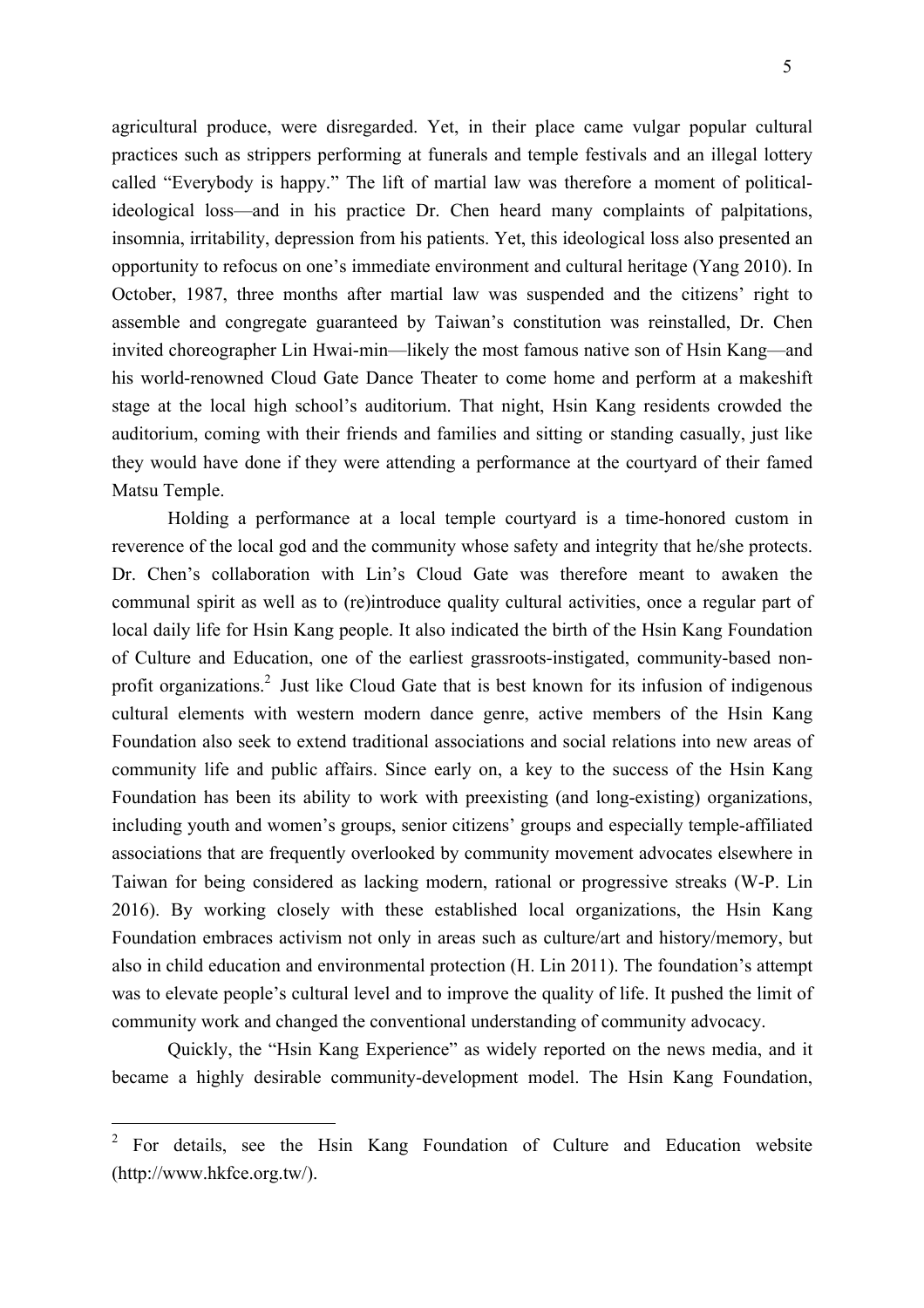standing in the place of Hsin Kang Township, was also invited by the Council for Cultural Affairs (now the Ministry of Culture) to be part of the National Art Festival. A main directive of the National Art Festival was to showcase locally initiated art performances and cultural activities. This (yearly) festival later became a prelude to the state-supported Integrated Community-Building Program. While the recognition from the central government and the funding that came with the recognition were by and large welcome, doubts and concerns were gradually raised by some community activists of the Hsin Kang Foundation. Specially, they questioned the purpose of taking part in government-sponsored "community" festivals or activities as these festivals or activities were often aimed at attracting domestic or even international tourists/visitors for primarily economic reasons. As a result, much of the local time, labor, and energy was consumed but very little of it went to benefit the local population and/or local causes directly (H. Lin 2011: 387).

This critique points to two fundamental factors that shape community movements in Taiwan: the continual and active role of the state in setting community development agendas and providing funding accordingly, on the one hand, and the increasingly dominant global economic concern that weighs heavily on the minds of the government and local residents (if not necessarily advocates). These, in turn, not only impact the current state of Taiwan's civil society but also challenge our general understanding of the concept of civil society. I will return to these issues later in this chapter.

#### **The Meinung Anti-Dam/People's Movement**

 $\overline{a}$ 

One major goal of community activism in the post-martial law era was to refocus the citizens' concern and affection on the land they inhabit, from which a renewed collective identity and public ownership could be hoped to develop. Given the affinity between land and ecology, environmentalism or environmental protection naturally emerged to be a significant part of the discourse of many of the community movements (Lee 2007). An environmental cause also gives grassroots activists a focus for their praxis that bears immediate impact on their local communities. The Meinung Anti-Dam/People's Movement presents a prime example of this.

Located in southern Taiwan, Meinung is a small Hakka town with an agricultural economy based on tobacco production. As such, Meinung has long had a strong and distinct cultural identity as an agrarian Hakka community. The Meinung Anti-Dam/People's Movement began when a group of returning student activists who came home after the Wild Lily Student Movement<sup>3</sup> and redirected their activism to local environmental issues in 1990.

<sup>&</sup>lt;sup>3</sup> The Wild Lily Student Movement was a student protest for democracy in 1990. It constituted six days of sit-in demonstration on the Chiang Kai-shek Memorial Square in Taipei, which successfully pressured then-President Lee Teng-hui to accelerate democratic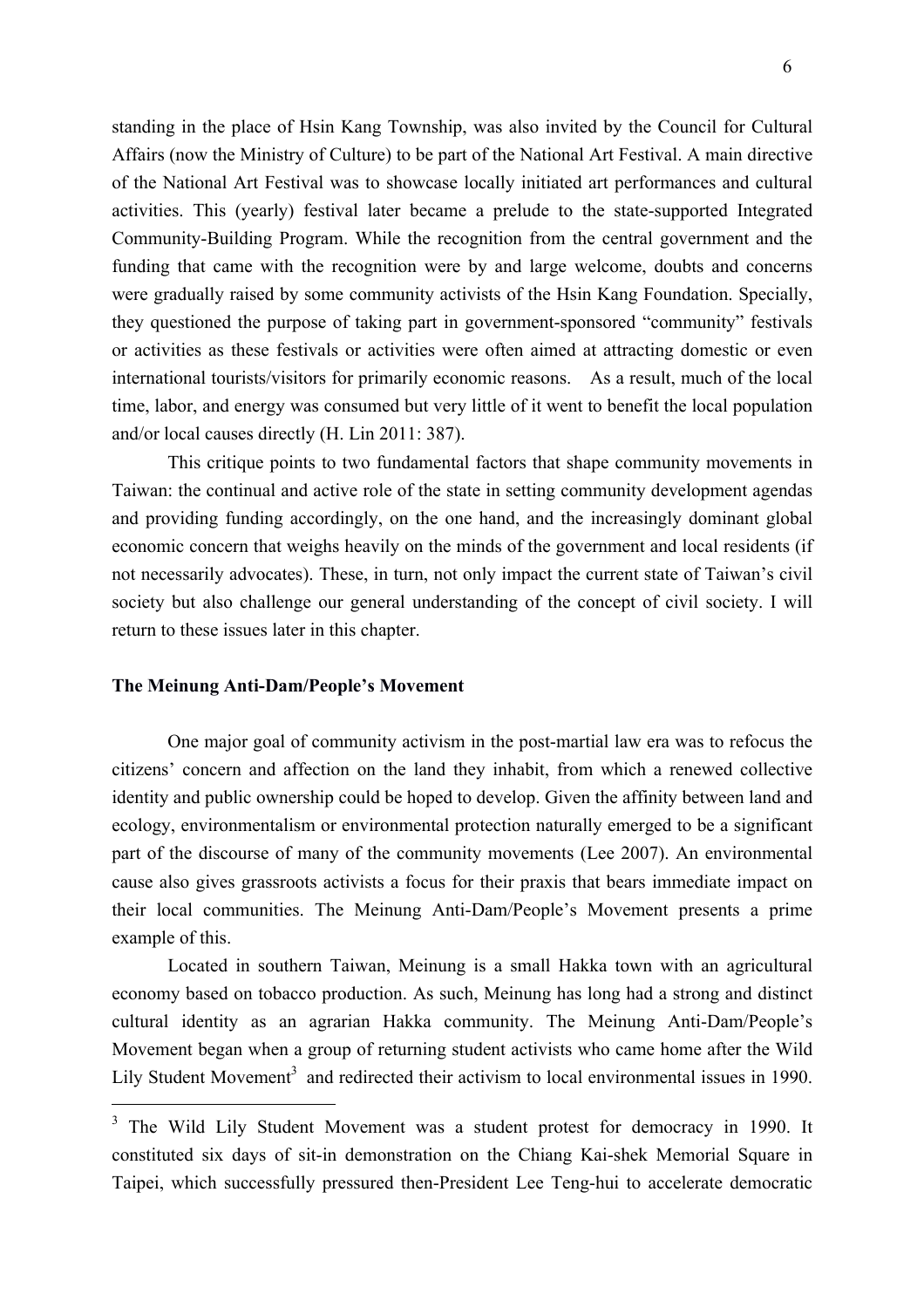Originally, these student activists focused on the protection of endangered Blue-Winged Pitta—or "Birds of Eight Colors" (八色鳥) as they are known in Taiwan—and their compromised habitat as a way to highlight the destruction of Meinung's natural environment. This effort quickly led to a strong critique of the Taiwan government's detrimental developmental policy. Specifically, the planned dam construction near Meinung aimed at supplying water to the region's growing heavy industries prompted a series of protests (Yang 2010: 107–108).

The Anti-Dam Movement started with a small circle of young intellectuals and school teachers, but it gradually developed into a broad coalition of residents and organizations. In 1994, the movement organizers officially formed the Meinung People's Association with the aim to expand the Anti-Dam Movement through grassroots and community-based actions.<sup>4</sup> Subsequently, the movement was construed as a struggle for survival of the distinctive Hakka culture, and the strong Hakka identity became an important component in mobilizing the community. The cultural production of the movement was also extended to include other community-building and environmental education efforts such as surveying the overall geological and hydrological conditions of southern Taiwan, promoting knowledge about the agrarian way of life based on tobacco production, creating protest music from traditional Hakka mountain songs and musical instruments (Yang 2010: 108). A Yellow Butterfly Festival (which has become an annual event since 1995) was also created. The proposed Meinung Dam would flood 6.4 square kilometers of wide-spread forest that provides a unique habitat for Yellow Butterflies and a wide variety of wildlife species—hence the name "Yellow Butterfly Valley" (黃蝶谷). Because the dam would inundate the entire valley, protecting the valley to safeguard the wildlife habitat became another rallying point for the activists. The Yellow Butterfly Festival intended to promote the awareness for the valley thus took on a distinctively cultural flavor while imbued with ecological values (Hou 2000: 18)

From "Good mountain good water to leave future generations, good men and good women against the dam" to "Let's sing the mountain songs," the change in slogans also indicated the transformation of the Anti-Dam movement into a broader social, cultural and environmental movement.<sup>5</sup> Furthermore, it is fundamentally a youth Hakka movement,

institutional reforms, including terminating the Period of Mobilization for the Suppression of Communist Rebellion (which gave legitimacy to Taiwan's prolonged martial law), dissolving the National Assembly, changing the way members of the Legislative Yuan were elected, and, ultimately, realizing the direct election of the president.

<sup>4</sup> For details, see the Meinung People's Association Facebook Page (https://www.facebook.com/mpa1994).

<sup>5</sup> The slogans (in Chinese) are, respectively, "好山好水留子孫, 好男好女反水庫" and "我 等就來唱山歌"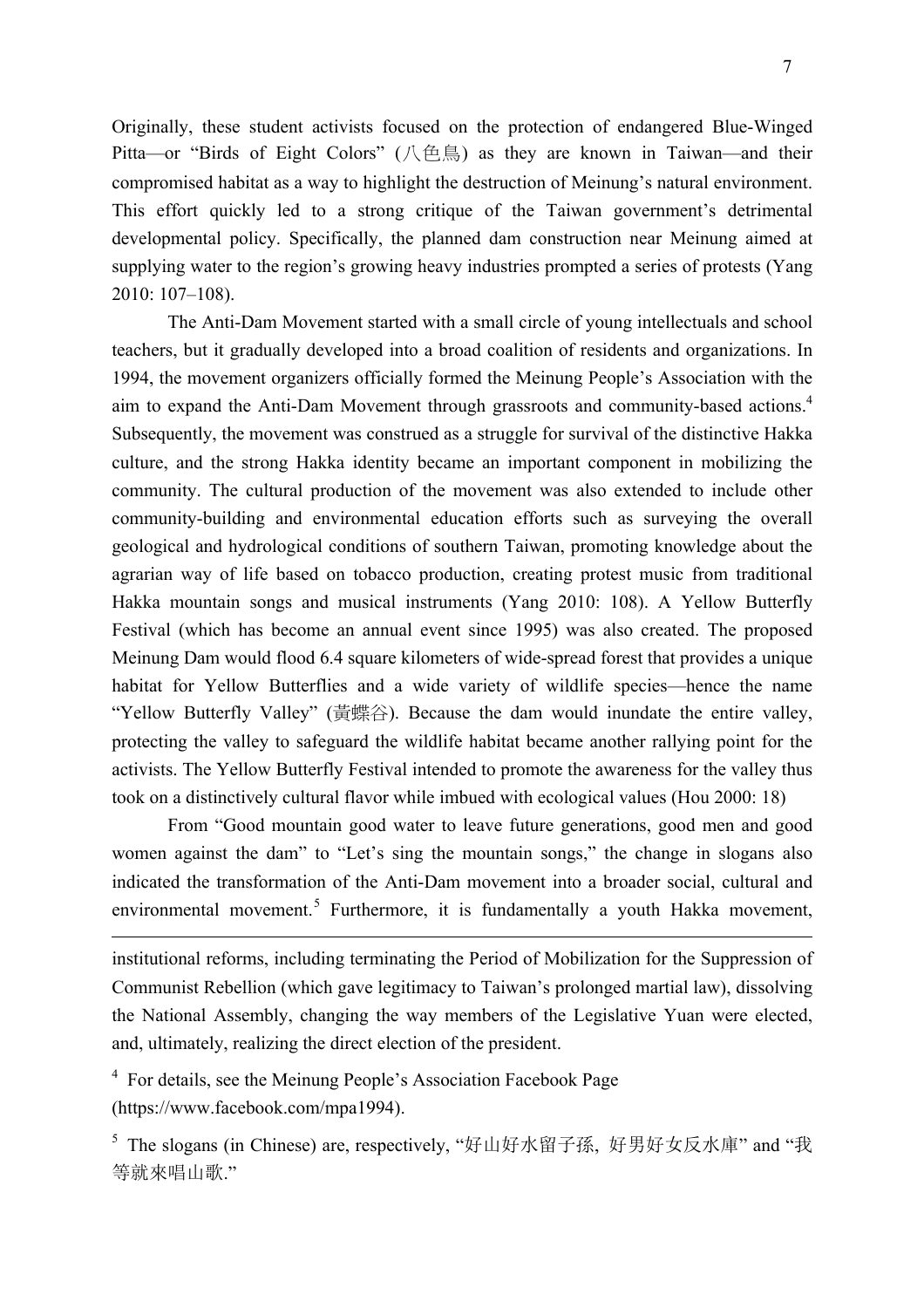initiated by a small number of returning college graduates but ultimately carried forward by young people both in and outside Meinung. In recent years, this youth passion found its way to a deeper and more lasting cause. Since 2000 core members of the Meinung People's Association have been engaging earnestly in the operation and curriculum development of their local Chi(shan)-Mei(nung) Community College, wherein they propagate a rural way of life rooted in the daily routine of production, labor and leisure and put in practice public discussion and participation in organic agriculture or other ecological issues pertaining to environmental sustainability (Yang 2010: 108). They emphasized the importance of grassroots democracy and local subjectivity, as ways to respond to developmental forces both from the Taiwan state and the global market. The involvement in community colleges actually indicated a next phase of civic activism not just in Meinung but also across the whole Taiwan (Ku 2005; Yang 2011).

## **Community-Building as State Directive**

Political changes that occurred during and after the 1990s gave rise to community empowerment projects, which enabled communities to be the new player between state and society. This, in turn, had an impact on further political development. Grassroots activists, however, were not the only force highlighting the centrality of "community" and "community-building" in sociopolitical transformation. Under President Lee Teng-hui's call for Taiwan as "a collective of a shared life" (*shengming gongtong ti* [生命共同體]), the Taiwan government also quickly adopted community-building as a means to forge new consensus on national identity as well as to build a new kind of citizenship in the 1990s (Chuang 2005; L. Huang 1995).<sup>6</sup>

Broadly speaking, state-sponsored community development is not a new phenomenon in Taiwan. After the promotion of the United Nations as a strategy to advance the living standard in developing countries, community development was on the Taiwan government's agenda in as early as the 1960s. Yet, at that time, community development was under the charge of the Ministry of the Interior, the main mission of which was to improve the physical environment (such as construction of roads, gutters, and community center buildings). It was about public works/infrastructure upgrading but not about prompting community coherence or consensus (Liu 2008: 316–317). The "community" in this context was defined by physical space, and community development was essentially a top-down, government-led operation.

A different government approach towards "community" began to appear in the mid-

<sup>6</sup> Lee Teng-hui was the first Republic of China president of Taiwanese descent. His presidency, which covered the years from 1988 to 2000, played a critical role in reshaping Taiwan's state apparatus both substantially and symbolically in the post-martial law era.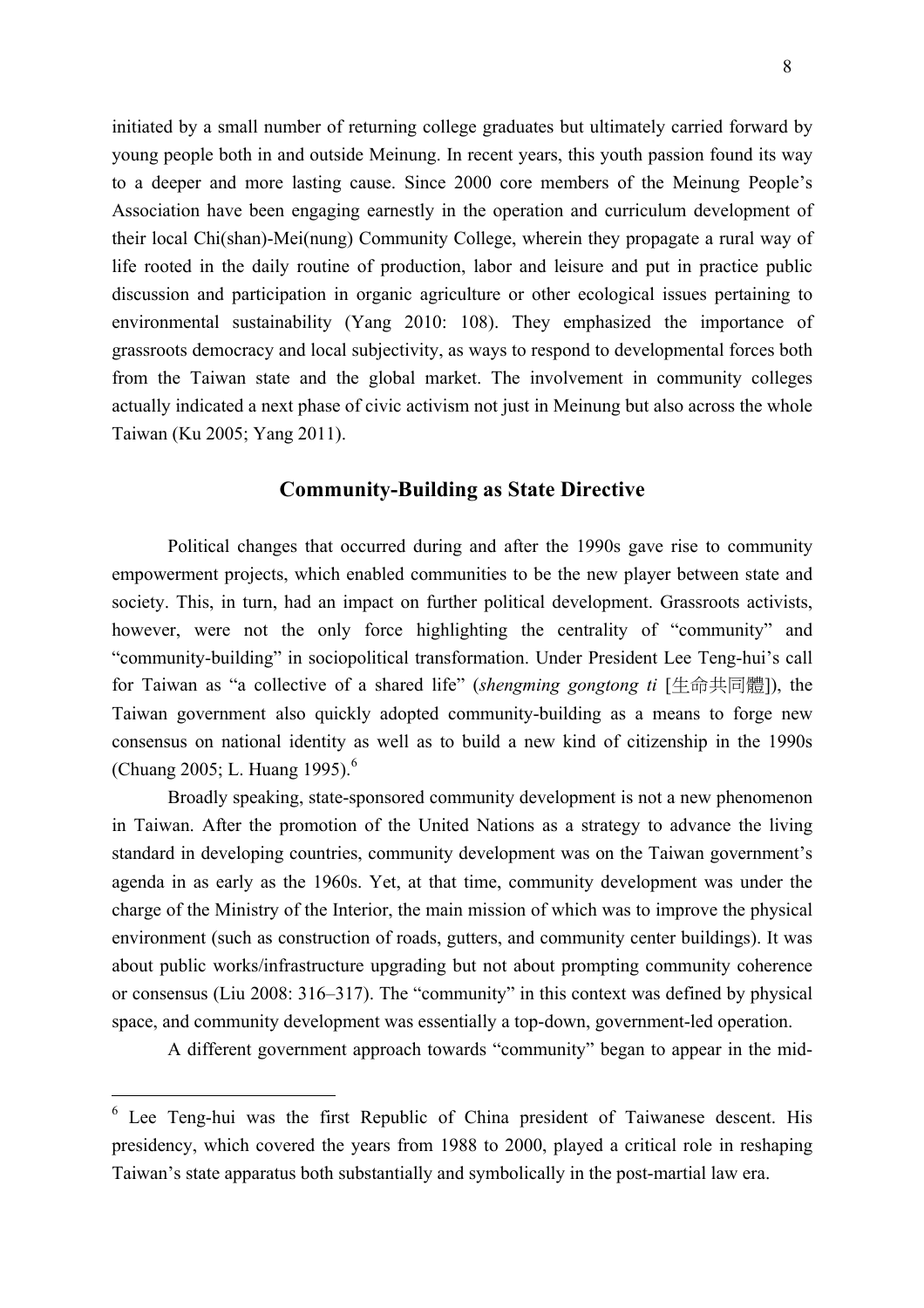1990s, when the Council for Cultural Affairs (CCA; now the Ministry of Culture) championed an Integrated Community-Building Program. Enacted in 1994, the Integrated Community-Building Program was a state-sponsored community development project that urged local governments to incorporate grassroots initiatives into their public policy and channeled funds directly to support locally instigated cultural activities (Lü 2002). Similar to grassroots initiatives, an immediate goal of the Integrated Community-Building Program was to look for local characters in local history. This place-grounded identity was then expected to form the basis of a collective consciousness, which would enable community residents to work together towards common goals. In the words of Chen Chi-nan, a Yale-trained anthropologist and the architect of the Integrated Community-Building Program who later served as the CCA Minister,

> Community empowerment represents a shift of thinking mode. Starting from making a new person to making a new society and a new country, it is a quiet revolution. Community empowerment emphasizes the spirit of participation of citizens… let the communities take the lead and propose their future by showing concern for their local environment, and then the provision from government budgets will follow.<sup>7</sup>

The CCA soon launched four anchor projects under the umbrella Integrated Community-Building Program—"Building Public Spaces for Performance and Exhibition," "Preserving and Renovating Traditional Cultural Spaces," "Building Local Museums," and "Developing Community Cultural Activities"—and the central government of Taiwan budgeted 12.6 billion New Taiwan Dollars (about US\$382 million) for the planning and implementation of these initiatives (Huang and Hsu 2011: 136). At this stage, the emphasis of the Integrated Community-Building Program was placed on "indigenization" or "rediscovering local histories," from which various forms of government-funded community activism or community-based projects flourished (Lü 2002; Tseng 2013). Community became a place where the innovative top-down (state) and bottom-up (society) forces encountered each other (Huang and Hsu 2011: 136). Quickly, however, the CCA took its cue from the Machizukuri (community-building) Movement in Japan and added "Revitalizing Local Cultural Industries" to the Integrated Community-Building agenda. This was partly propelled by the government's need for a focus point to rally for community building especially in the countryside. The Machizukuri Movement, which is frequently applied for

 $<sup>7</sup>$  The original texts came from Chen Chi-nan (1999) "Talking about the Sustainability of</sup> Taiwan from the Community Empowerment," in *The Handbook of Good Neighbors* (Taiwan, Tainan: Rural–Urban Foundation). The translation is from Huang and Hsu (2011: 135).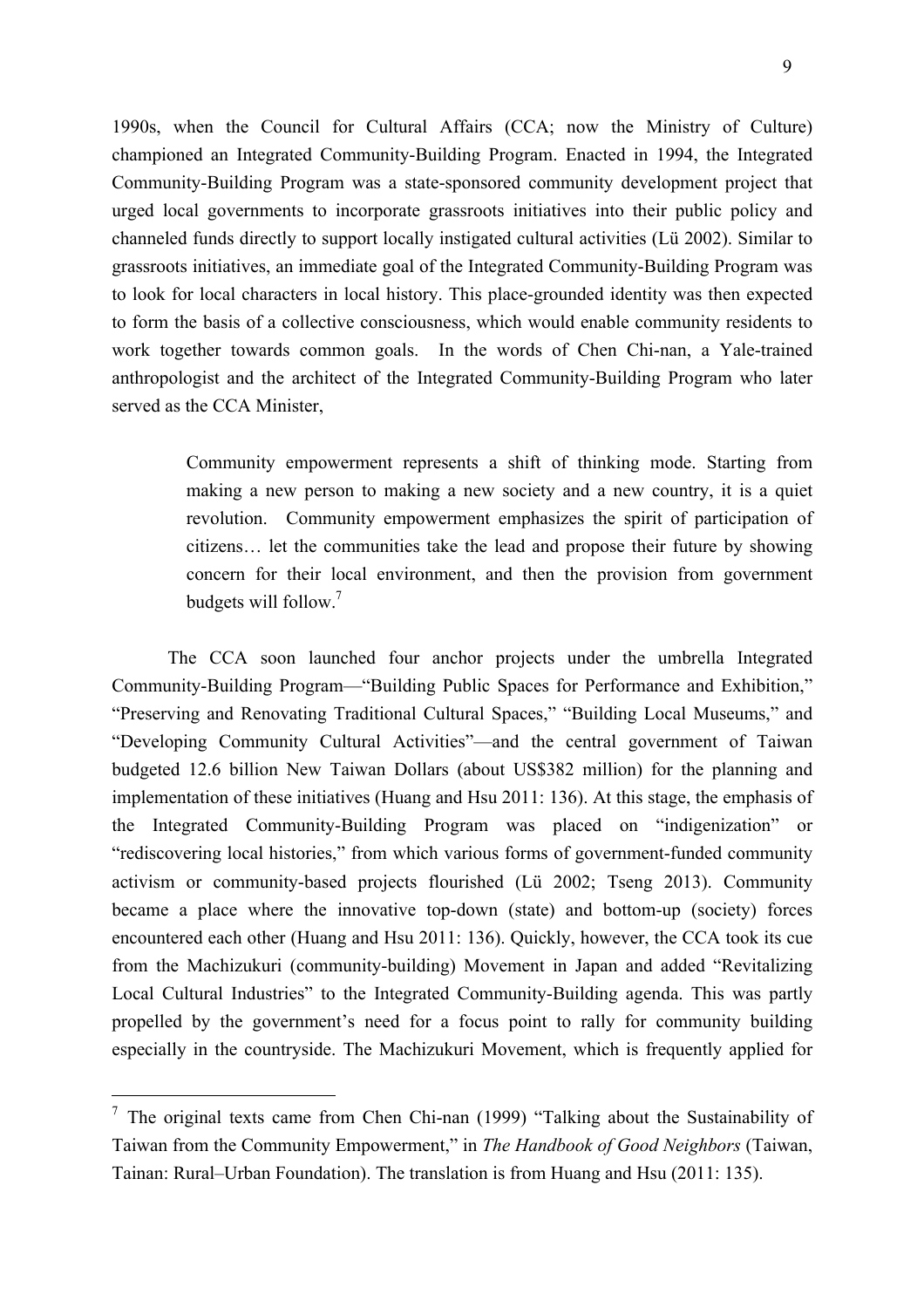rural economic revitalization by inspiring/mobilizing local people to participate in valueadded craft productions, innovative cultural industries and tourism, seemed to provide an ideal model to emulate as rural areas in Taiwan are deeply affected by similar forces of economic globalization and liberalization (Huang and Hsu 2011: 136–137). As a result, economic outputs generated by community cultures became a major concern of governmentsponsored community projects (C. Wang et al. 2011). The revival of local historical-cultural heritage was no longer merely for self-esteem but for upgrading the place; it was turned into a venue of money making. Politically, however, it was also expected that such a communitybased economy would revitalize the solidarity and reciprocity among local populations with shared concerns—hence the advance of civic engagement in public and communal affairs (Huang and Hsu 2011: 140–141).

A full prescription of community empowerment as the remedy for local economies and, vice versa, local economic revitalization as an approach to community empowerment did not happen until central Taiwan was hit by a major earthquake on September 21, 1999, which claimed nearly three thousand lives and took down tens of thousand houses. As a part of the government's disaster relief effort, the CCA soon incorporated the reconstruction work into the Integrated Community-Building Program, and engaged a large number of professionals—including architects, planners, social workers and community organizers—for a wide range of services. These professionals introduced new practices such as ecotourism and organic farming into some of the rural communities hard hit by the earthquake, which were subsequently emulated by other cities and townships (Huang and Hsu 2011: 137). $8$  The tragic event of the earthquake hence also became an occasion to present—and test—the strength of community organizing in Taiwan. Among these post-earthquake reconstruction endeavors, the Tau-Mi Ecological Community, the first of its kind in Taiwan, is considered to be one of the most successful and now serves as a model example of community development.

#### **The (Re)construction of the Tau-Mi Ecological Community**

 $\overline{a}$ 

The experience of the Tau-Mi Ecological Community, Taiwanese anthropologist Shaw-wu Jung (2012: 35) suggests, is "the result of the people making sense of their

<sup>8</sup> Once again, the CCA learned from the Japanese experience of engaging NGOs in the reconstruction after the Hanshin earthquake. The fact that a Paper Church designed by Japanese architect Shigeru Ban, which once stood in the Hanshin Earthquake Reconstruction Area, now stands in Tao-mi attests to the close ties between Japanese and Taiwanese community activists and professionals (Huang and Hsu 2011: 138). For details, see the New Homeland Foundation website (http://www.homeland.org.tw).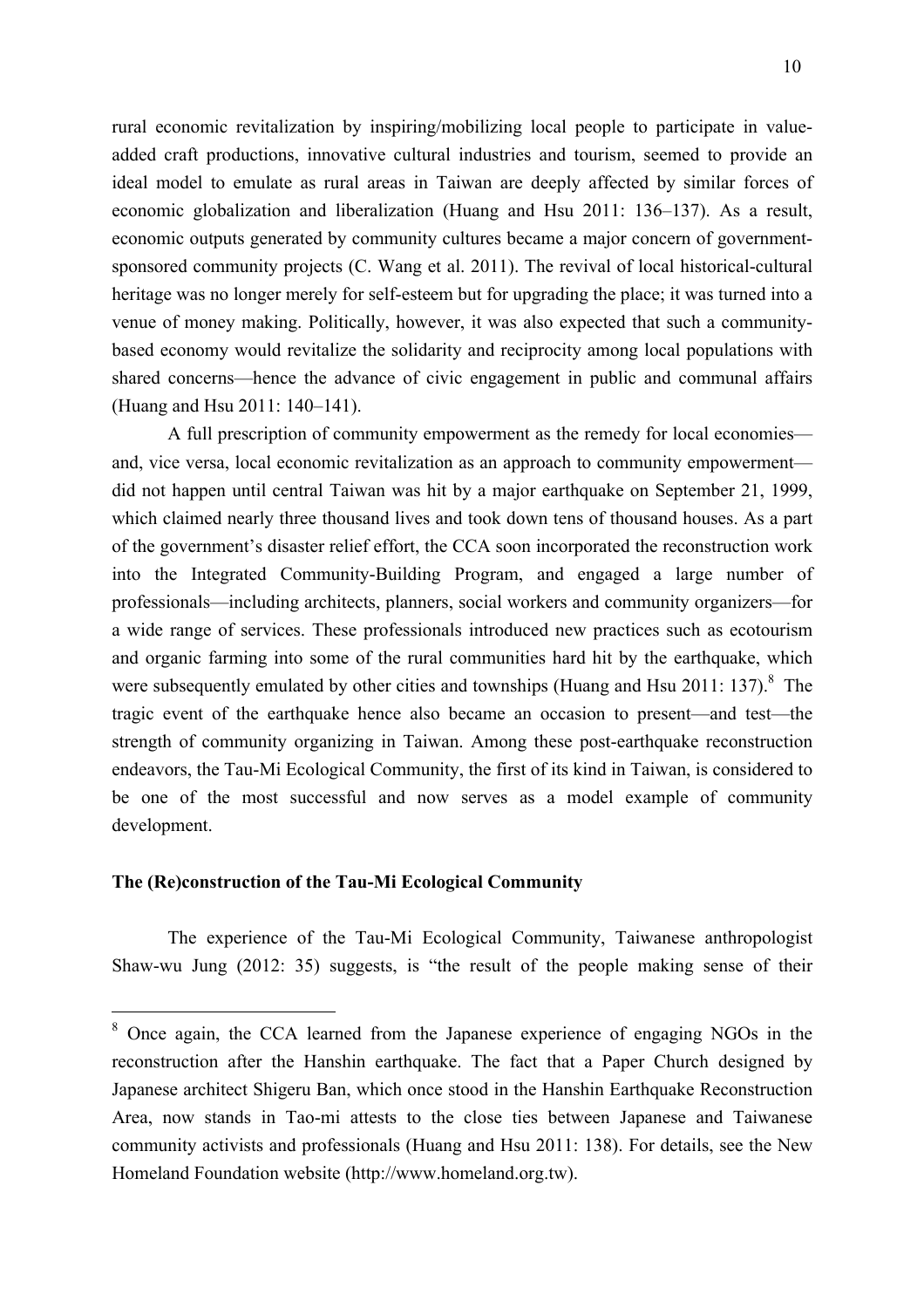subjectivities as political agents as well as recipients of the government's privileges [particularly in terms of funding], a result of at once a historical-cultural growth and a rational-ethical creation." This characterization, I would argue, does not limit to postearthquake community reconstruction but depicts Taiwan's community movement in relation to the state.

Today's Tau-mi is famous for its fresh air and rich natural environment. However, this has not always been the case. Before the 9-21 earthquake in 1999 destroyed most of its farmlands, Tau-mi was an agricultural village in decline and it was losing its population to urban areas with a more promising job market. An unintended consequence of this economic and demographic marginality was that the village had come to be surrounded by a vast span of undeveloped wetland which functions as a repository of diverse ecological resources (Jung 2016: 516). A study conducted by the nearby Endemic Species Research Center, a government-affiliated research facility, reported that Tau-mi has 19 of the roughly 29 amphibian species recorded on Taiwan. It is also home to seven kinds of dragonfly and several protected reptiles. This rich biodiversity inspired community activists from the New Homeland Foundation, a nationally renowned organization for its efforts to preserve and promote local cultures that was enlisted to assist the reconstruction effort, to develop the idea of community-based ecotourism. The New Homeland activists were excited about the prospect. For them, community-based ecotourism provided a viable economic strategy for which every local person was a stakeholder while at the same time it would create a new public virtue of environmental sustainability and a new vision for the village to be the custodian of a biodiverse ecosystem. Ecotourism also fits the global discourse on climate change that has taken a strong hold in Taiwan, in which "eco" everything is a new fashion in the popular culture (Jung 2016: 517). As the post-industrial urbanization created a strong market for domestic tourism, rural villages turned orchards and farms into places where city residents could go and spend some leisure time doing bird (or small, wildlife) watching, picking fruits and vegetables, or picnicking (Jung 2016: 519). Ecotourism seemed to present an ideal solution to everybody in the Tau-mi reconstruction.

To put the idea of ecotourism in practice, a village self-organizing association was established with the help of the New Homeland Foundation. This association was to give the community as a whole more control over the development and management of its ecosystem, as the community would share most of the profits obtained from tourism (Jung 2016: 517). Training classes were given to interested villagers to broaden their knowledge about local flora and fauna. These training sessions were not only to heighten the residents' awareness about their unique natural environment but, more crucially, to prepare them to become certified local guides for eco-tours in the village (New Homeland Foundation 2004: 17). Since 1999, Tau-mi has been undergoing major changes to transform itself into an eco- and tourist-friendly space. Low-impact living, water treatment plants, permaculture, and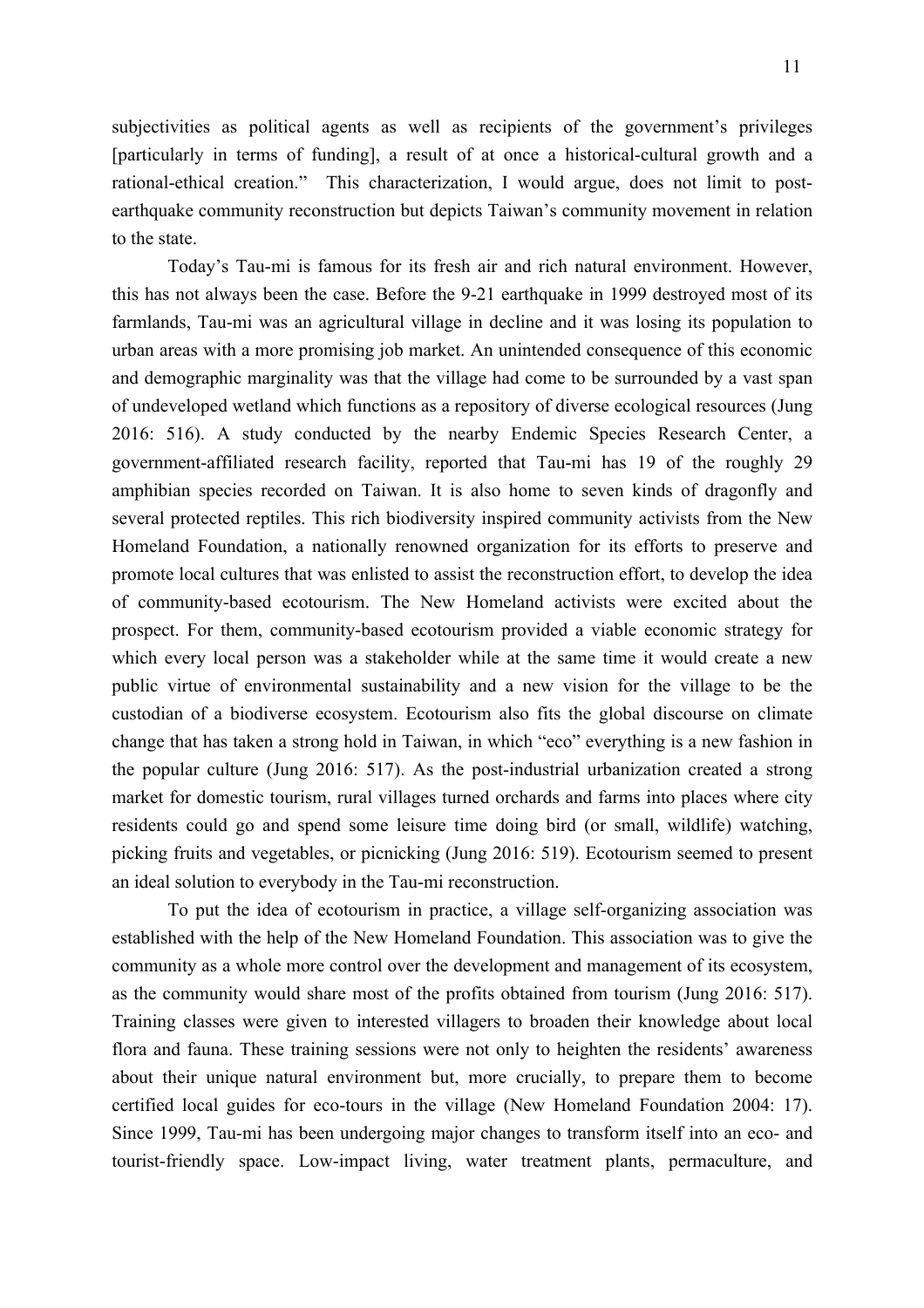ecological buildings were introduced. Environmentally harmful betel-nut cultivation was abandoned, and in its place came cedar trees. Local agricultural production has been attuned to tourism and educational purposes. The wetlands are now reserved for producing and maintaining a stock of frogs and fireflies—the trademarks of Tau-mi as an eco-village (Jung 2016: 517–518). All of these transformations have won praises from the media and the public and attracted a considerable amount of tourists. Today, tourism and real estate are the two dominant industries in the village, whose hills are now occupied by many Western-style bedand-breakfast hotels originally started by local villagers but increasingly bought out or established by outside owners and investors.

#### **Civil Society and Taiwan's State-Society Dynamics**

The new identity of Tau-mi as a place rich of cultural and natural resources has also changed local residents' notion about their own village. Even though the government (through the Integrated Community-Building Program funding) continues to play a strong role in Tau-mi's reconstruction effort, ecotourism indeed provides a vehicle for local civic organizing and participation. People are genuinely engaged in village affairs, and frequently voice their opinions at the village association's meetings—something unthinkable merely a decade ago. The Tau-mi example, therefore, raises a fundamental question about state-society relationship in the practice of civil society. It sheds light on the fact that civil society is not necessarily constituted against the state but, rather, a product of historical conditions embedded in the ever-changing socio-political dynamics of a particularly locality.

Revealed in the case of Tau-mi is the impact of the decades-long authoritarian legacy on the trajectory of civil society in Taiwan as a newly democratized society. The authoritarian state of Taiwan was far reaching into many aspects of local society, and it maintained its ruling legitimacy through intricate webs of social networks (Mattlin 2011). Local politicians/factions were co-opted by the state with extensive local patronage arrangements. Subsidy upon subsidy was given to local communities as a means to ensure their support of—or compliance with—the government. This history of state-society relationship has a profound impact on the nature of political subjectivity specific to civil society. Immediately, the expansive control of the authoritarian state has made it hard for any post-martial law civic organizing to be entirely independent from the state. The government continues to hold much power over local, community, or non-profit associations through laws and regulations (Ku 2012: 25–43). Consequently, while post-authoritarian citizenship in Taiwan has been increasingly characterized by the citizens' claims on rights, the claims often call for active involvement—if not direct intervention—of the government. The effectiveness of the state continues to be assessed by its ability and willingness to respond to the citizens' requests. The community-building in Tau-mi thus illustrates the inadequacy of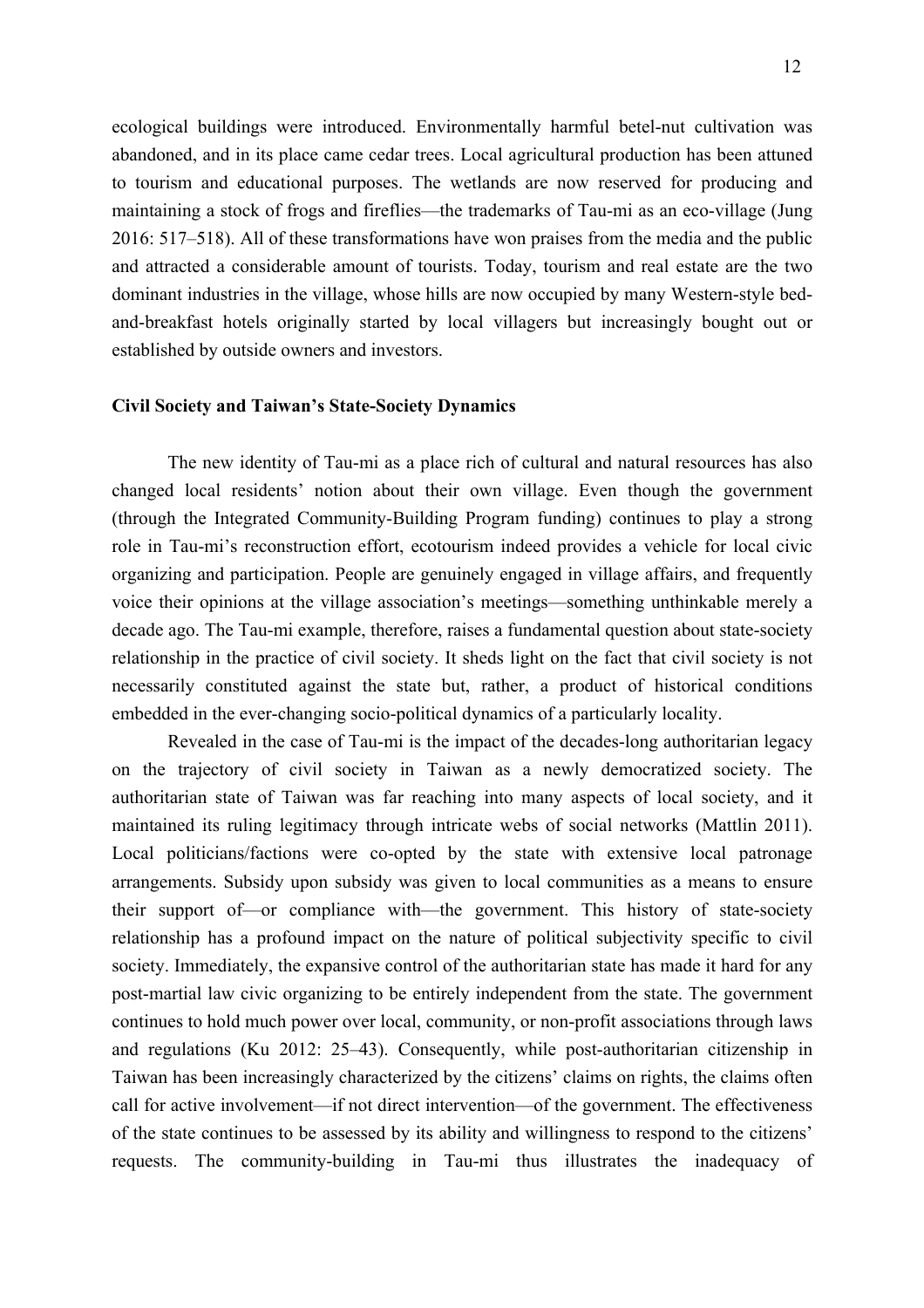conceptualizing civil society formation as a zero-sum game between the state and society. Rather, it should be considered as a co-production between them (Ho 2012).<sup>9</sup>

The Tau-mi case raises an important issue vis-à-vis the market as well. Initially, local residents came together to work on the reconstruction effort based on their shared communal bonds. Over time, the emphasis on tourist consumption as a central reconstruction strategy gradually turned the community into a business under which villagers began to define their friends and neighbors as business partners. Furthermore, the forces of commodification inevitably led to greater class and economic differences, especially with the influx of outsider investments. As a result, paradoxically, the more the villagers are encouraged to participate in village affairs, the more community-building becomes entrepreneurial in nature (Jung 2016: 522).

## **Urban Community-Building as Place-Making in the Global Context**

Initially, a major distinction existed between community building in rural and urban Taiwan. In the countryside where both manufacturing industries and agriculture are in decline, local economic development is the most important goal of community empowerment. In cities, however, community organizing is often prompted by concerns over the breakdown of communities engendered by Taiwan's rapid urbanization or forces of globalization. Since the 1980s, one has observed urban social mobilization over causes such as fighting for quality supply of collective consumption, contesting against NIMBY facilities, and resisting government land acquisition under the decree of eminent domain or cleaning up illegal squatter settlements (S. Huang 2012). The root of the mobilization was not necessarily cultural in nature. However, when community-building that emphasized local cultural and identity formation grew into a widely accepted public discourse, culture also became the cause of many urban community movements—at least strategically—after the 1990s. This is in and of itself practical, given the larger sociopolitical context of Taiwan in which culture provides a highly emotional and legitimate reason for citizen struggles. Yet, along with the transformation of the basis of urban social movements came the soaring international competition between cities (Jou et al.2011; Jou et al. 2016). Facing this new stage of global economic development, municipal administrations in Taiwan often support, cooperate, or comply with community organizing not because it is a right thing to do but because "culture" has become a valuable commodity (C. Wang 2010). City governments have sought to reutilize historical buildings or cultural assets to boost local economy and revitalize declined

<sup>&</sup>lt;sup>9</sup> Nevertheless, whether the call for state involvement in community self-organizing is a transitional phenomenon pertaining to a newly democratized society like Taiwan or it is a lasting phenomenon remains to be seen.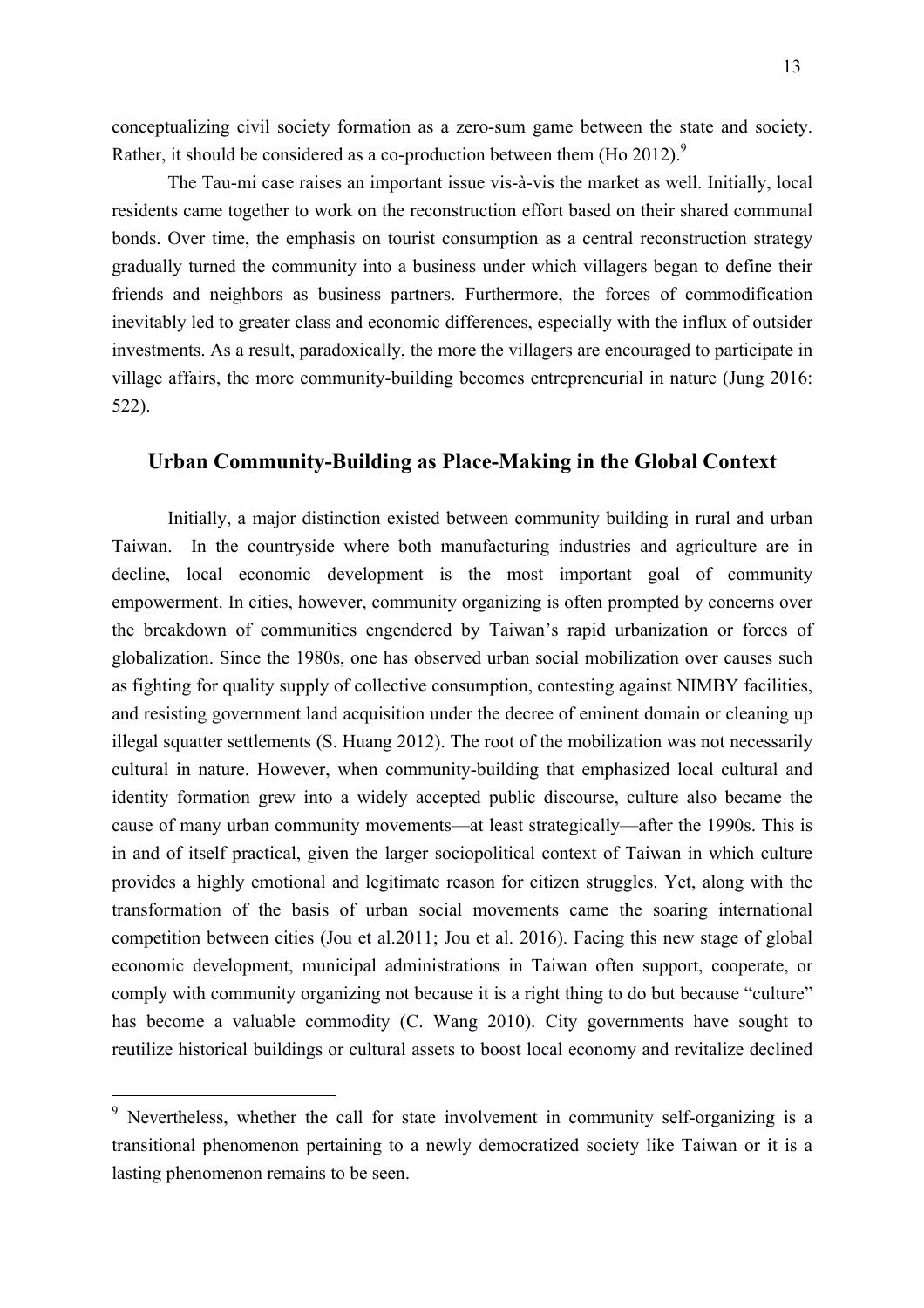14

neighborhoods. This often have the effect of raising local real estate prices, leading to the outcome of gentrification. Subsequently, the goal of urban community movements conflate with the government's place-making effort, to the extent that cultural production of space for economic purposes constantly takes precedence over civic concerns and citizens' public engagement (W-I. Lin 2015). This predicament is exemplified by the two cases of community organizing in Wan-hua District of Taipei City discussed below.

## **Culture, Heritage, and Citizens' Movements: Dali and Bopiliao in Wan-hua, Taipei**

The "Dali Community" (大理社區) was not an administrative designation but only came into existence as a result of civic mobilization in the late 1990s. Wan-hua District—or Monga, as it is historically known—where the Dali Community is located, was one of the earliest developed areas in Taipei in the  $18<sup>th</sup>$  century. However, the lack in public investment in the next century or so made Wan-hua one of the stagnated districts in Taipei in the late  $20<sup>th</sup>$ century. As the city center shifted to other parts of Taipei, Wan-hua no longer carried the past glamour but came to be known as a place of urban deterioration drawing populations such as gangsters, prostitutes or the homeless deemed unfavorable by the general public. When the construction plan of an electrical substation was revealed in the early 1990s, residents adjacent to the planned facility organized and protested. As a result, the plan to build an electrical substation was stopped and the "Dali Community" began to take shape. Later, Dali residents organized another major rally when the government announced that a land in the neighborhood owned by Taiwan Sugar Corporation (a semi-state enterprise) would be developed into a large nursing home through public-private partnership. Several concerns prompted the residents' resistance: the decision that would favor certain private investor was made without the input of local people; and such a decision would further exacerbate the negative image of the community as a place of an aging population and declining economy. Also, a large nursing home would bring in several hundred more occupants to an already crowded neighborhood that lacked sufficient public amenities. What the local community wanted was the government's reinvestment on public facilities that could be used by all residents on a daily basis (Hsia et al. 2002). Yet, this objection was understood as being motivated by "anti-social welfare" selfishness by the government and reported as such by the media respectively. Only when the community, with the help of urban planning academics from National Taiwan University, reshaped their focus and reframed their resistance as a struggle to preserve the historical memory of Taiwan's sugar industry, did they transcend their concerns and gain more support for their cause.

The government responded accordingly. The land of Taiwan Sugar on which the nursing home was planned was transformed into a community park. The warehouse and train platform used for sugar cane transportation on the land were designated as historical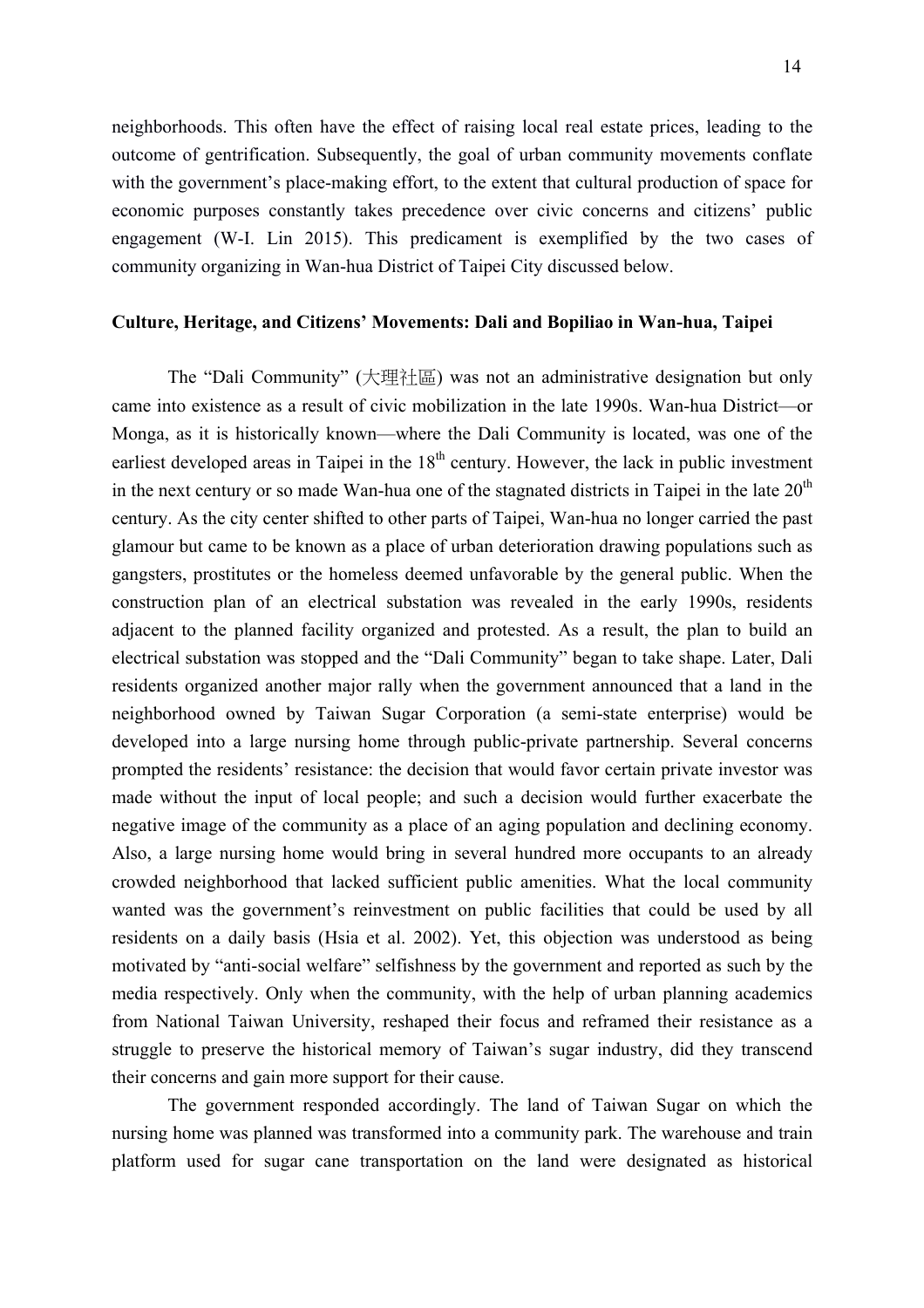architectures and preserved on their original site. Ultimately, the historical relations between the Dali Community, Taiwan Sugar Corporation, and Taiwan's sugar industry were articulated through the community movement and commemorated in the newly established community park (Hsia et al. 2002). This seemed to be a win-win solution, as the revitalized historical memory advocated by the progressive academics was embodied in the muchneeded public space demanded by the community.<sup>10</sup>

Nevertheless, the government was planning for more. In the late 2000s, the Taipei City government allocated more money to upgrade the community park into a Tangbu Culture Park—primarily a space for Taiwanese traditional performing arts—and invited Ming Hwa Yuan Arts & Cultural Groups, a renowned Taiwanese Opera troupe, to station at the park.<sup>11</sup> This move dovetailed with the city's master plan to develop Taipei into a "creative" city." The invigorated cultural image of the neighborhood seemed to provide a perfect foundation upon which new and creative ideas could be developed—and traditional cultural elements could be reinvented—into viable cultural assets (Lin and Chiu 2014: 102). Consequently, the community park ceases to be a public space enjoyed by people in the area but becomes a space for tourism and cultural industry. Yet, the evolving nature of the community park does not seem to be opposed by local residents, as "creative city" projects a positive image of progress and economic prospects longed for by the people in this struggling neighborhood (Lin and Chiu 2014: 103).

Likewise, the Bopiliao movement—also in Wan-hua District—started as an antidemolition protest against the municipal government's land acquisition project for the expansion of a nearby elementary school. The affected land was reserved for the school expansion by the Japanese colonial government in the early  $20<sup>th</sup>$  century. Since then, however, the city had grown substantially and private citizens had squatted on the land for both commercial and residential purposes. After gaining support from progressive academics, the Bopiliao movement turned to advocating historical preservation. Similar to the Dali community movement, the significance of Bopiliao in Taipei's early pioneering history was emphasized. Culture was used as a strategy to resist the official urban planning, turning an anti-acquisition protest into a movement for heritage production (C. Wang 2013: 677). The

<sup>&</sup>lt;sup>10</sup> This is by no means to indicate that there was only consensus but not conflict within the community or between the community and planning professionals. Scholarly works on community-building such as those cited in this chapter all show that the process of community-building is also a process of consensus building. This is certainly the case of the Dali community movement, in which the function of the community park has been continually debated among all parties of interest.

<sup>&</sup>lt;sup>11</sup> For details, see the Taipei City Department of Cultural Affairs website (http://english.culture.gov.taipei/ct.asp?xItem=42756808&ctNode=30860&mp=119002).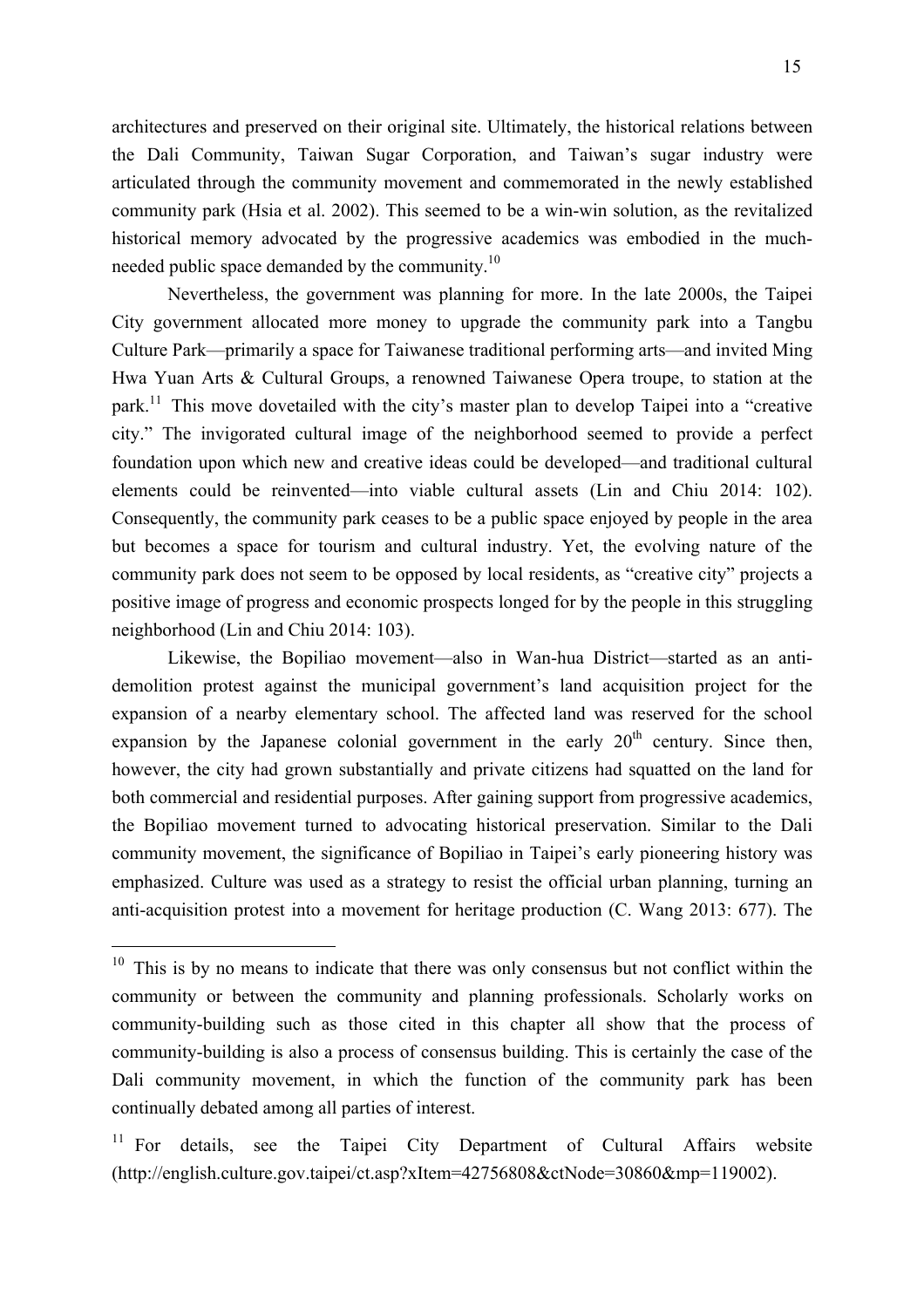community-based Association for the Promotion of Historical Preservation of Bopiliao actively engaged in historical inquiry, oral history interviews and collecting old photographs and other information to assert the historical-cultural values of the area. To avoid the impression of obstructing school expansion due to private interests, a land trust concept was also suggested, so that the local residents could be endowed with the right to engage in heritage management (Chen 2003). In the end, the Taipei City government did stop the demolition and preserve part of the historical buildings advocated by the community association. However, the city government also removed the residents-squatters according to the original plan but renamed the area "the Bopiliao Historic District." Today, Bopiliao is becoming a major tourist attraction and it is a population destination for period film or TV production in Taipei City (L. Huang 2014)

## **"Local Currency System" as an Alternative: The Examples of Gardens City and Beitou**

Yet, community empowerment is a reflexive process (W. Wang 2011). While the increasing commodification of culture poses a challenge to the prospect of community building in urban areas (just like in the countryside), grassroots activists also work hard to find alternatives not based on the logic of capital accumulation for future community development (Hou 2013). The introduction of a "local currency system" (LCS) in some communities in metropolitan Taipei presents such an endeavor.

LCSs are local currency systems driven by local circuits of consumption, exchange, and production in primarily developed economies such as the United Kingdom (Lee et al. 2004: 595). Some Taiwanese community activists are eager advocates for LCSs because their existence provides the (admittedly limited) possibilities of local socio-economic selfdetermination and organization. Gardens City—a residential neighborhood in New Taipei City—is one of the communities currently practicing a local currency system. Residents in Gardens City use "Flower Currencies" to trade assorted errands such as help with children, cutting hair, cleaning water towers, repairing computers, or teaching English or Taiwanese. The Flower Currency system is not merely about economic transactions but also about local solutions to an ever-encroaching global economy. More importantly, it is about creating trust and social capital through circulating needs and services among community members, which, ultimately and hopefully, would lead to the (re)construction of social relations central to community empowerment in Gardens City (W. Wang 2011: 20–21).<sup>12</sup>

Another LCS example is the Time Bank shared among various community organizations in Beitou District of Taipei City. Similar to the "Flower Currency" system, the Time Bank is a mechanism through which services or objects are exchanged based on the

<sup>&</sup>lt;sup>12</sup> For details, see the Gardens City Facebook page (https://zh-tw.facebook.com/gardenscity).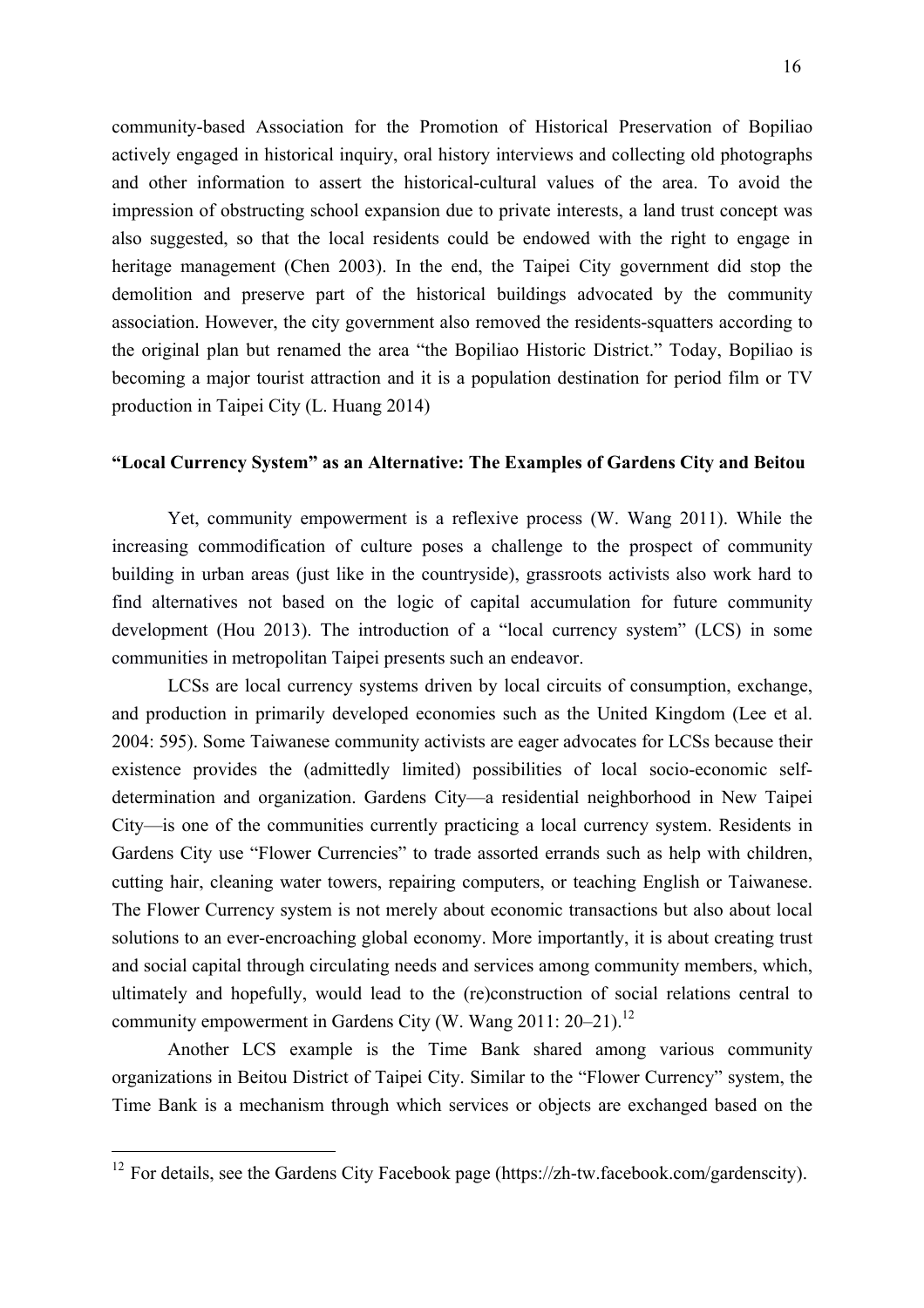principle of reciprocity—and social networks and capital can be created—among members in the community. In Beitou, however, the Time Bank is not the first attempt towards community building but the latest step of a decades-long process of community empowerment. Beitou, like Wan-hua, is an old district of Taipei with a long and prominent history. It has been a popular hot springs resort area since the Japanese colonial period in the late  $19<sup>th</sup>$  century. Starting with a series of historical preservation movement in 1995, grassroots activists have been working nonstop towards creating a vibrant community movement in Beitou. Through their effort, the Beitou Hot Springs Public Bath in danger of being demolished was successfully preserved in 1998. This was a significant accomplishment of community organizing, not simply because the Public Bath was an important symbol of public life in historic Beitou. The continuous operation of such a public amenity offers citizens a budget place to enjoy Beitou's famed hot springs amid the pricy hotels and resorts in this rapidly gentrifying area. The small streams and ditches around the public bath also provide a natural gathering place when people sit down to dip their feet and chat. Step by step, active residents in Beitou formed a Peitou [Beitou] Cultural Foundation, drafted a Beitou Community Charter, engaged in public policy planning and deliberations, founded a Beitou Community College, established a Beitou Public Assembly Hall, organized "Beitouology" panel discussions, and held Citizens' Forums for Community Empowerment.<sup>13</sup> The Time Bank is the most recent endeavor, for which the Beitou Cultural Foundation is raising funds and trying to join forces with community groups elsewhere to create a Taiwanese Alliance of Time Banks (W. Wang 2011: 21–22).

## **Conclusion**

After a decade of intense street confrontations, social movements in the form of protests and demonstrates started to ease in Taiwan in the early 1990s. This does not suggest the demise of civil society, however. Rather, it indicates a new phase of civic activism as many social movement activists began to devote themselves to community organizing. Social forces did not vanish but have been transformed. Community involvement has become a process for building a vibrant civil society and, in turn, the ideal that embodies civil society to which people are inspired to uphold (Jung 2012: 25). Since the lift of martial law in the late 1980s, Taiwan has experienced an exponential growth of non-profit, civic associations with diverse areas of focuses such as ecology, urban design and built environment, health and wellness, economy, education, religion, history, and culture. Many (if not all) of these associations have an active interest in public affair engagement among their memberships (Ku 2012). Furthermore, through the support of the Integrated Community-Building Program

<sup>13</sup> For details, see the Peitou Cultural Foundation website (http://www.ptcf.org.tw).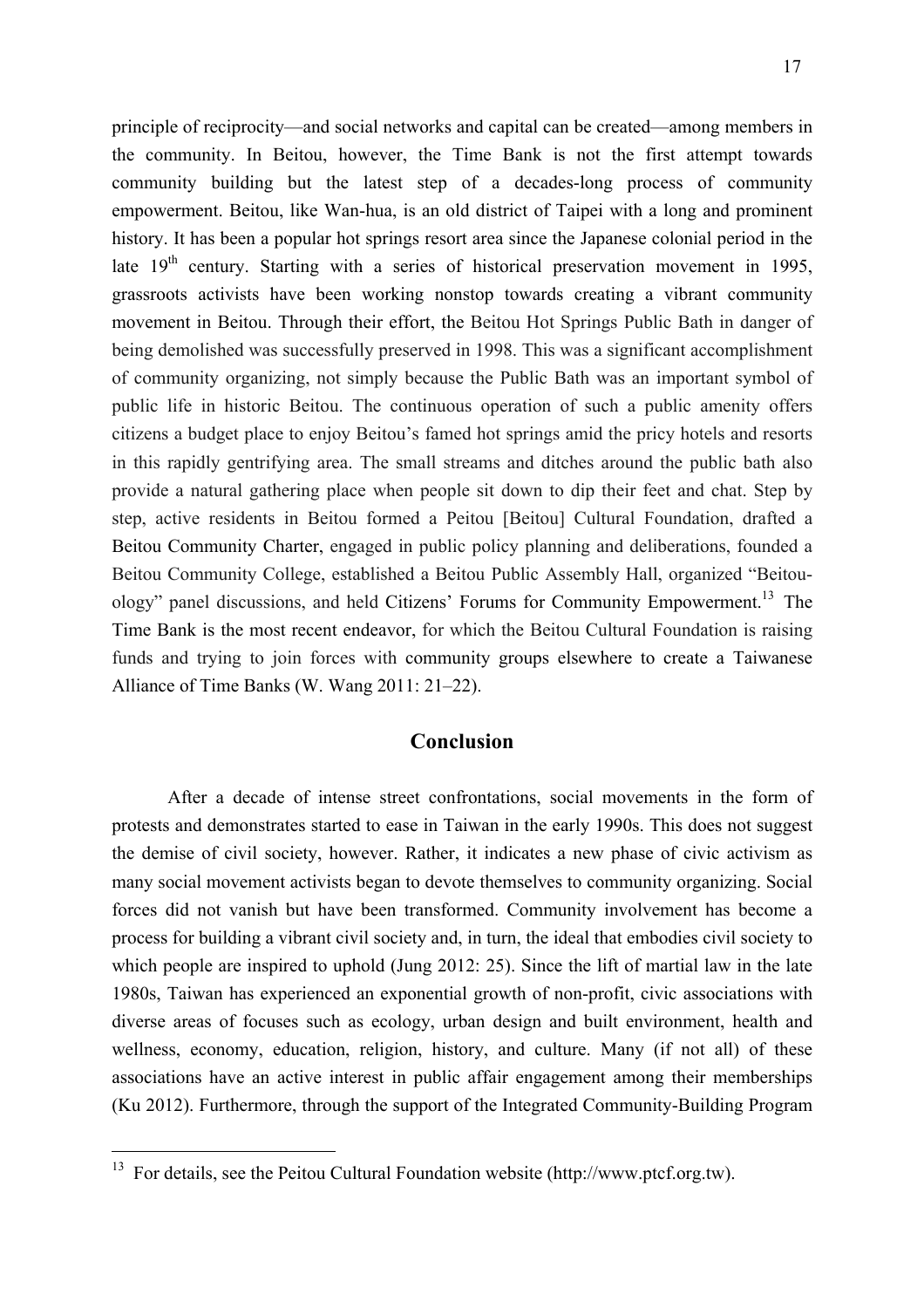and subsequent government campaigns, various social movement organizations have also transformed themselves into legitimate players in the national arena and at the policy level (Ho 2012: 411).

Community mobilization and revitalization is deepening the process of democratization in Taiwan. As shown in the examples presented above, many of the community empowerment projects aimed at fundamental transformations of Taiwan's civil society by focusing on changing cultural values and social relations at the very grassroots level. At the center of this revitalization movement is locality and local residents, who are often overlooked by institutionalized social movements that lack the capacity to incorporate these elements into their organizations (Chuang 2005: 400). However, also revealed in the examples given in this chapter is the complex relationship between the state and society. The course of community-building in Taiwan highlights the fact that the practice of civil society must confront the pervasive and ongoing changes in the framework of state-local interactions (Jung 2012: 22). Furthermore, as Taiwan is increasingly incorporated into the global economic process, economic development started as a means, ultimately, has become the goal of community-building. Community-building is, therefore, a constant struggle. It should be understood as a process but not merely a consequence.

## **Suggested Reading**

Ho Ming-sho, and Hsiu-hsin Lin, eds. 2011. *Shehui Yundong de Niandai: Ershi Nian Lia De Taiwan Gongmin Shehui* [The era of social movements: civil society in Taiwan in the past two decades]. Taipei: Qunxue. (in Chinese)

Hou, Jeffrey, ed. 2013. *Fanzao Chengshi: Taiwan Feidianxing Chengshi Guihua* [City Remaking]. Taipei: Zuoan. (in Chinese)

Huang, Liling, and Jinn-yuh Hsu. 2011. From Cultural Building, Economic Revitalization to Local Partnership? The Changing Nature of Community Mobilization in Taiwan. *International Planning Studies* 16(2): 127–146.

Lü, Hsin-yi. 2002. *The Politics of Locality: Making a Nation of Communities in Taiwan*. London and New York: Routledge.

## **References Cited**

Chen, Fu-wei. 2003. Shuo Yige Bopiliao de Gushi: Fenxi Bengjie de Dushi Baocun Lunshu [To tell a story about Bopiliao: Analyzing the collapsed urban conservation discourse]. MA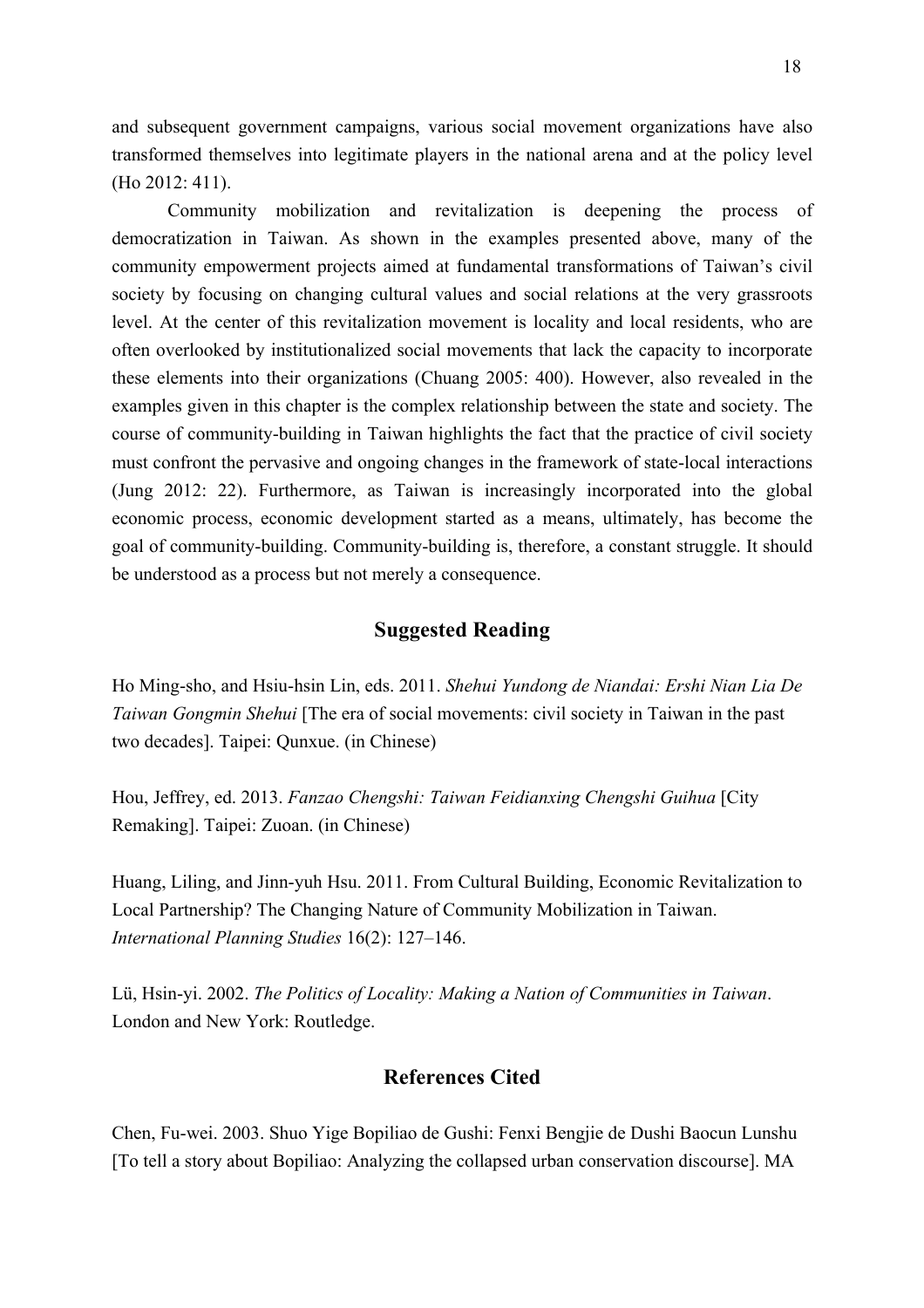thesis, National Tsing Hua University. (in Chinese)

Chuang, Ya-chung. 2005. Place, Identity, and Social Movements: Shequ and Neighborhood Organizing in Taipei City. *positions: east asia cultures critique* 13(2): 379–410.

Chuang, Ya-chung. 2013. *Democracy on Trial: Social Movements and Cultural Politics in Post-authoritarian Taiwan*. Hong Kong: The Chinese University Press.

Chun, Allen. 1994. From Nationalism to Nationalizing: Cultural Imagination and State Formation in Postwar Taiwan. *The Australian Journal of Chinese Affairs* 31: 49–69.

Chun, Allen. 1996. Discourses of Identity in the Changing Spaces of Public Culture in Taiwan, Hong Kong, and Singapore. *Theory, Culture & Society* 13(1): 51–75.

Ho, Ming-sho. 2010. Understanding the Trajectory of Social Movements in Taiwan, 1980- 2010. *Journal of Current Chinese Affairs* 39(3): 3–22.

Ho, Ming-sho. 2012. Sponsoring Civil Society: State and Community Movement in Taiwan. *Sociological Inquiry* 82(3): 404–423.

Ho, Ming-sho, and Hsiu-hsin Lin, eds. 2011. *Shehui Yundong de Niandai: Ershi Nian Lia de Taiwan Gongmin Shehui* [The era of social movements: Civil society in Taiwan in the past two decades]. Taipei: Qunxue. (in Chinese)

Hou, Jeffrey. 2000. Cultural Production of Environmental Activism: Two Cases in Southern Taiwan. Paper presented at the Fifth Annual Conference on the History and Culture of Taiwan, UCLA, October 12–15.

Hou, Jeffrey, ed. 2013. *Fanzao Chengshi: Taiwan Feidianxing Chengshi Guihua* [City Remaking]. Taipei: Zuoan. (in Chinese)

Hsia, Chu-joe, Lucie Cheng, Hsing-chun Chen, and Po-fen Tai. 2002. Chaoxiang Shimin Chengshi: Taipei Dalijie Shequ Yundong **[**Toward a citizens' city: The dali community movement of Taipei]. *Taiwan: A Radical Quarterly in Social Studies* 46: 141–172. (in Chinese)

Hsiao, Michael Hsin-huang. 1990. Emerging Social Movements and the Rise of a Demanding Civil Society in Taiwan. *The Australian Journal of Chinese Affairs* 24: 163–180.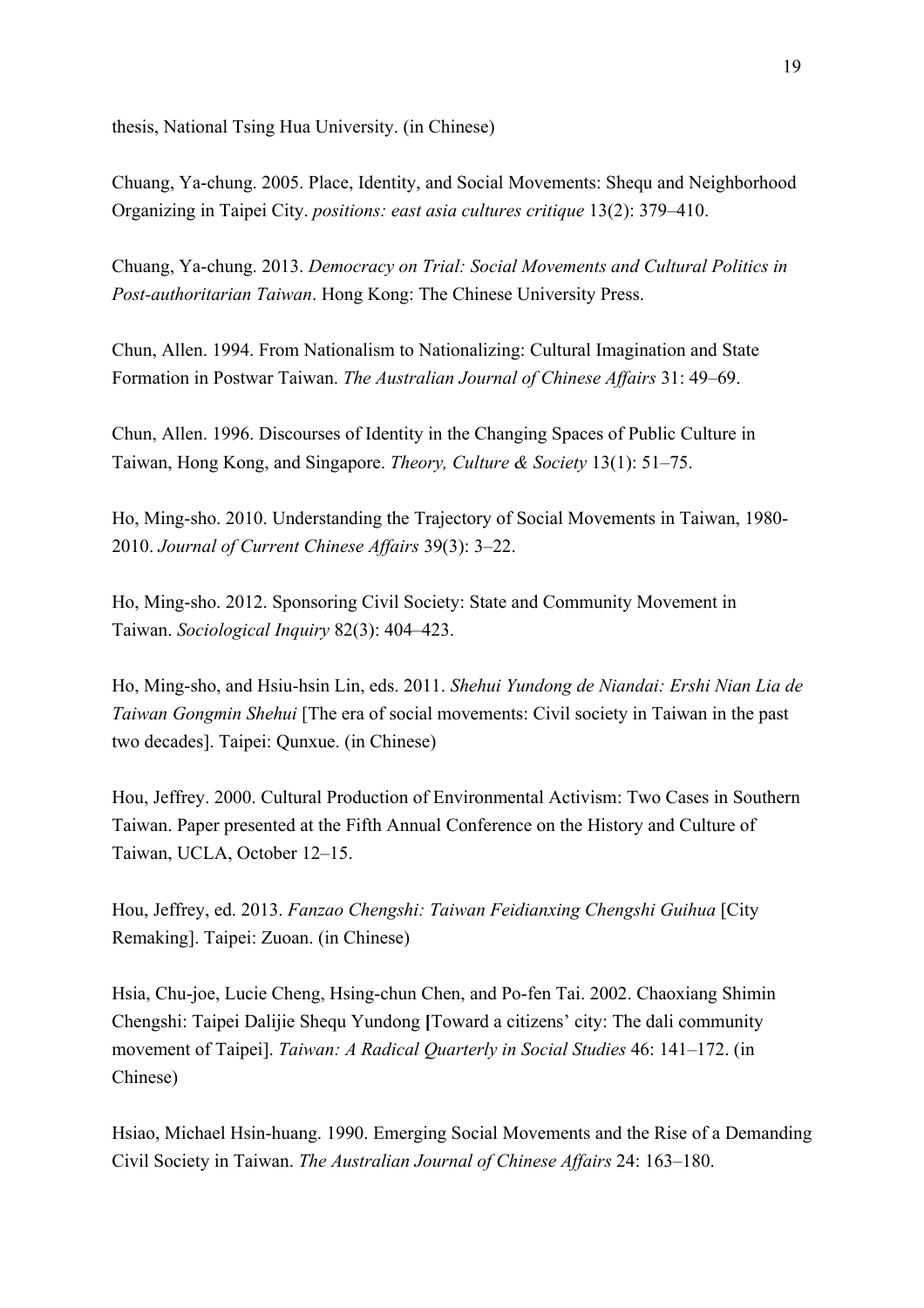Huang, Liling. 1995. Xinguojia Jianguo Zhong Shequ Jiaose de Zhuanbian: Shequ Gongtongti de Lunshu Fenxi [Changing roles of community amid the construction of a new nation-state]. MA thesis, National Taiwan University. (in Chinese)

Huang, Liling. 2014. The Uneasy Partnership and Contested Meanings of Urban Form: Examining the Policies of Urban Regeneration in Bangka, Taipei. In *Globalization and New Intra-Urban Dynamics in Asian Cities.* Natacha Aveline-Dubachh, Sue-ching Jou, and Hsinhuang Michael Hsiao, eds. Pp. 65–99. Taipei: National Taiwan University Press.

Huang, Liling, and Jinn-yuh Hsu. 2011. From Cultural Building, Economic Revitalization to Local Partnership? The Changing Nature of Community Mobilization in Taiwan. *International Planning Studies* 16(2): 127–146.

Huang, Sun Quan. 2012. *Luse Tuituji: Jiuling Niandai Taibei de Weijian, Gongyuan, Ziran Fangdichan Yu Zhiduhua Dijing* [Green Bulldozer: The Squatters, Parks, Nature Estate and Institutionalized Landscape in 90' Taipei]. Taipei: Pozhoubao. (in Chinese)

Jessop, Bob. 2002. *The Future of the Capitalist State.* Cambridge: Polite.

Jou, Sue-ching, Eric Clark, and Hsiao-wei Chen. 2016. Gentrification and Revanchist Urbanism in Taipei? *Urban Studies* 53(3): 560–576.

Jou, Sue-ching, Anders Lund Hansen, and Hsin-ling Wu. 2011. Accumulation by Dispossession and Neoliberal Urban Planning: "Landing" the Mega-Projects in Taipei. In *Contradictions of Neoliberal Planning: Cities, Policies, and Politics*. Tuna Tasan-Kok and Guy Baeten, eds. Pp. 151–171. New York: Springer.

Jung, Shaw-wu. 2012. Building Civil Society on Rubble: Citizenship and the Politics of Culture in Taiwan. *Critique of Anthropology* 32(1): 20–42.

Jung, Shaw-wu. 2016. Landscapes and Governance: Practicing Citizenship in the Construction of an Eco-village in Taiwan. *Citizenship Studies* 20(3–4): 510–526.

Ku, Chung-hwa. 2005. *Jiedu Shehuili: Taiwan de Xuexi Shehui Yu Gongmin Shehui* [Reading social force: Learning society and civil society in Taiwan]. Taipei: Zuoan. (in Chinese)

Ku, Chung-hwa. 2012. *Gongmin Shehui, Zhuozhuang* [Civil Society]. Taipei: Kaixue wenhua.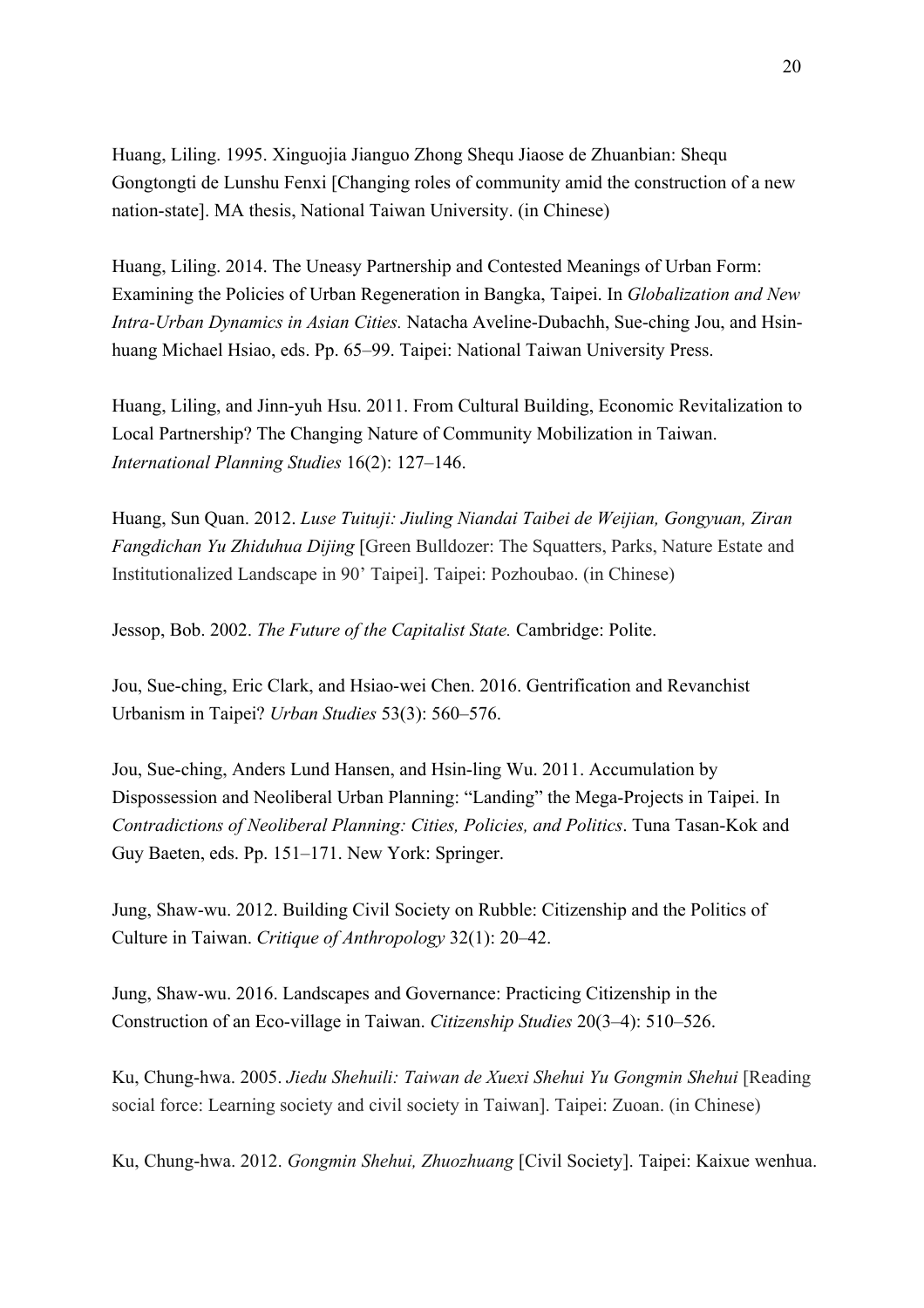(in Chinese)

Lee, Anru. 2007. Southern Green Revolution: Urban Environmental Activism in Kaohsiung, Taiwan. *City and Society* 19(1): 114–138.

Lee, Roger, Andrew Leyshon, Theresa Aldridge, Jane Tooke, Colin Williams, and Nigel Thrift. 2004. Making Geographies and Histories? Constructing Local Circuits of Value. *Environment and Planning D: Society and Space* 22(4): 595–617.

Lin, Hsiu-hsin. 2011. Xingang shequ yundong [The Hsin Kang social movement]. In *Shehui Yundong de Niandai* [The Age of Social Movements]. Ming-sho Ho and Hsiu-hsin Lin, eds. Pp. 374–410. Taipei: Qunxue. (in Chinese)

Lin, Wei-ping. 2016. Why Build a Temple? The Materialization of New Community Ideals in the Demilitarized Islands between China and Taiwan. *Material Religion* DOI: 10.1080/17432200.2016.1237050*.*

Lin, Wen-I. 2015. Wenhui Chuangyi Daoxiang Dushi Zaisheng, "Xin" Dushi Zhili de Shijian Ji Quehan: Yi Dihua Jiequ Weili [Cultural creativity-led Regeneration, Exercise of "new" urban governance and its discontents: A case study of Dihua neighbourhood in Taipei]. *Dushi Yu Jihua* [Journal of City and Planning]. 42(4): 423**–**454. (in Chinese)

Lin, Wen-i, and Shu-yi Chiu. 2014. Houzhengzhi de Shequ Dongyuan Yu Gongshi Jiangou: Yige Taibei Shequ Wenhua Jiangou de Anli [Community activation and consensus building in the post-political condition: A case study of community culture construction in Taipei]. *Dili Xuebao* [Journal of Geographical Science] 72: 85–109. (in Chinese)

Liu Li-wei. 2008. Shequ Yingzao de Fansi [Reflections on community empowerment: Consideration of urban-rural differences, perspectives of urban development, and exploration of the bottom-up concept]. *Dushi Yu Jihua* [Journal of City and Planning] 35(4): 313–338. (in Chinese)

Lü, Hsin-yi. 2002. *The Politics of Locality: Making a Nation of Communities in Taiwan*. London and New York: Routledge.

Mattlin, Mikael. 2011. *Politicized Society: The Long Shadow of Taiwan's One-party Legacy*. Copenhagen: NIAS Press.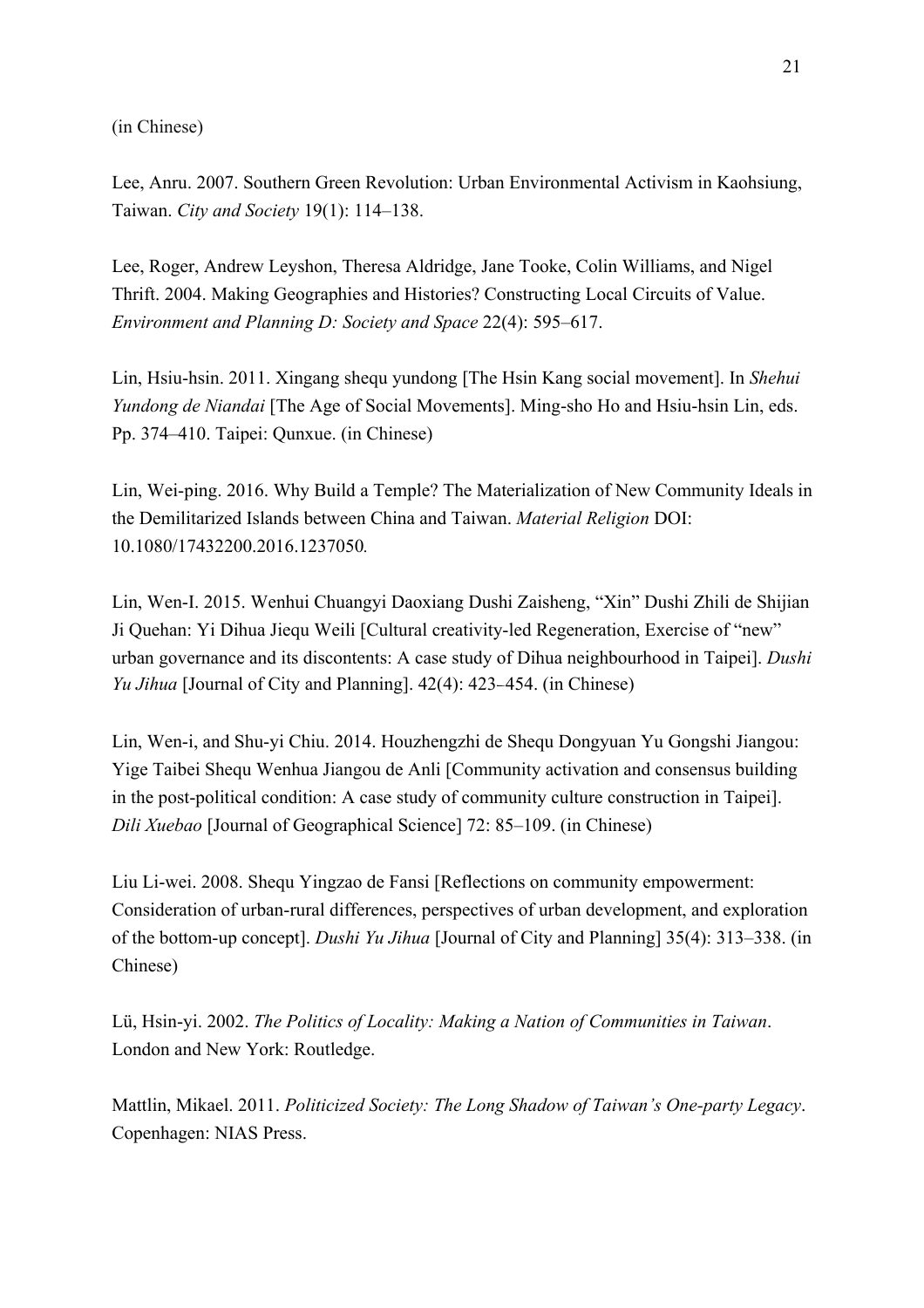New Homeland Foundation. 2004. *Stories of Tau-Mi Village*. Nantou: County Cultural Center.

Rowen, Ian. 2015. Inside Taiwan's Sunflower Movement: Twenty-Four Days in a Student-Occupied Parliament, and the Future of the Region. *Journal of Asian Studie*s 74(1): 5–21.

Skoggard, Ian. 2016. *The Indigenous Dynamic in Taiwan's Postwar Development: Religious and Historical Roots of Entrepreneurship*. New York and London: Routledge.

Tseng Shu-cheng. 2013. *Taiwan de Shequ Yingzao* [Community Building in Taiwan]. Taipei: Yuantsu wenhua. (in Chinese)

Wang, Chih-Hung. 2010. Dushi Shehui Yundong de Xianxing Wenhua Zhuanxiang? 1990 Niandai Qijin de Taibei Jingyan [The manifest cultural turn for urban social movements? Taipei experience, 1990s-2000s]. *Jianzhu Yu Chengxiang Xuebao* [Journal of Building and Planning] 16: 39–64. (in Chinese)

Wang, Chih-hung. 2013. Heritage Formation and Cultural Governance: The Production of Bopiliao Historic District, Taipei. *International Journal of Heritage Studies* 19(7): 679–691.

Wang, Chih-hung, Yi-ling Chen, Su-yue Li, Yu-hsien Su, Ping-lin Li, Chia-yi Li, Pei-ling Chao, Chi-yu Kuo, Tsai-lun Cheng, and Li-ben Chang. 2011. *Wenhua Zhili Yu Kongjian Zhengzhi* [Cultural Governance and the Politics of Space]. Taipei: Qunxue. (in Chinese)

Wang, Chih-ming. 2017. The Future that Belongs to Us: Affective Politics, Neoliberalism and the Sunflower Movement. *International Journal of Cultural Studies* DOI: 10.1177/1367877916683824*.* – need to update later

Wang, Li-jung. 2004. Multiculturalism in Taiwan. *International Journal of Cultural Policy*  10(3): 301–318.

Wang, Wen-cheng. 2011. Fanshenxing de Shequ Yingzao: Shijianxing de Dilixue Xiangxiang [Reflexive community empowerment: Geographical imagination of practice]. *Dushi Yu Jihua* [Journal of City and Planning]. 38(1): 1–29. (in Chinese)

Weller, Robert. 1999. *Alternate Civility: Democracy and Culture in China and Taiwan*. Boulder, CO: Westview.